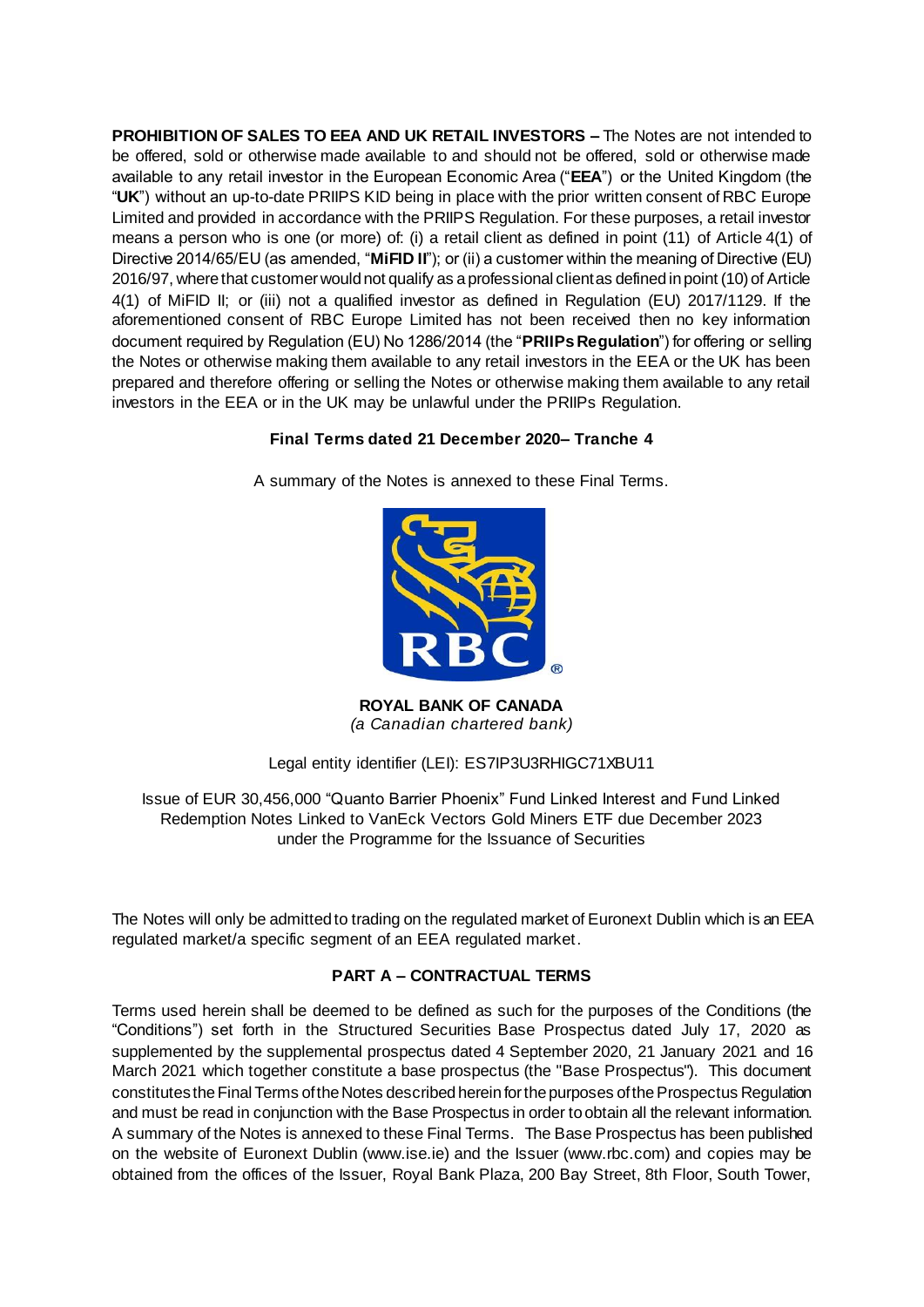Toronto, Ontario, Canada and the offices of the Issuing and Paying Agent, One Canada Square, London E14 5AL, England. By investing in the Notes, each investor represents that:

(a) Non-Reliance. It is acting for its own account, and it has made its own independent decisions to invest in the Notes and as to whether the investment in the Notes is appropriate or proper for it based upon its own judgement and upon advice from such advisers as it has deemed necessary. It is not relying on any communication (written or oral) of the Issuer or any Dealer as investment advice or as a recommendation to invest in the Notes, it being understood that information and explanations related to the terms and conditions of the Notes shall not be considered to be investment advice or a recommendation to invest in the Notes. No communication (written or oral) received from the Issuer or any Dealer shall be deemed to be an assurance or guarantee as to the expected results of the investment in the Notes.

(b) Assessment and Understanding. It is capable of assessing the merits of and understanding (on its own behalf or through independent professional advice), and understands and accepts the terms and conditions and the risks of the investment in the Notes. It is also capable of assuming, and assumes, the risks of the investment in the Notes.

(c) Status of Parties. Neither the Issuer nor any Dealer is acting as fiduciary for or adviser to it in respect of the investment in the Notes.

| 1. | <b>Issuer:</b> |                                                              | Royal Bank of Canada                            |  |  |
|----|----------------|--------------------------------------------------------------|-------------------------------------------------|--|--|
|    |                | Branch of Account / Branch:                                  | <b>Toronto Branch</b>                           |  |  |
| 2. | (i)            | Series Number:                                               | 59020                                           |  |  |
|    | (ii)           | Tranche Number:                                              | 4                                               |  |  |
| 3. |                | <b>Specified Currency or Currencies:</b><br>(Condition 1.12) | <b>EUR</b>                                      |  |  |
| 4. |                | <b>Aggregate Principal Amount:</b>                           | EUR 30,456,000 (Tranche 4 - EUR 214,000)        |  |  |
|    | (i)            | Series:                                                      | EUR 30,456,000                                  |  |  |
|    | (ii)           | Tranche:                                                     | EUR 214,000                                     |  |  |
| 5. |                | <b>Issue Price:</b>                                          | 100.00% of the Aggregate Principal Amount       |  |  |
| 6. | (a)            | <b>Specified Denominations:</b>                              | EUR 1,000                                       |  |  |
|    | (b)            | <b>Calculation Amount:</b>                                   | EUR 1,000                                       |  |  |
|    | (c)            | Minimum Trading Size:                                        | EUR 1,000                                       |  |  |
| 7. | (i)            | <b>Issue Date:</b>                                           | 21 December 2020 (Tranche 4 - 18 March 2021)    |  |  |
|    | (ii)           | Interest Commencement Date:                                  | <b>Issue Date</b>                               |  |  |
| 8. |                | <b>Maturity Date:</b>                                        | 21 December 2023                                |  |  |
| 9. |                | Interest Basis:                                              | Non-Exempt Reference Item Linked Interest Notes |  |  |
|    |                |                                                              | Fund Linked Interest(ETF)                       |  |  |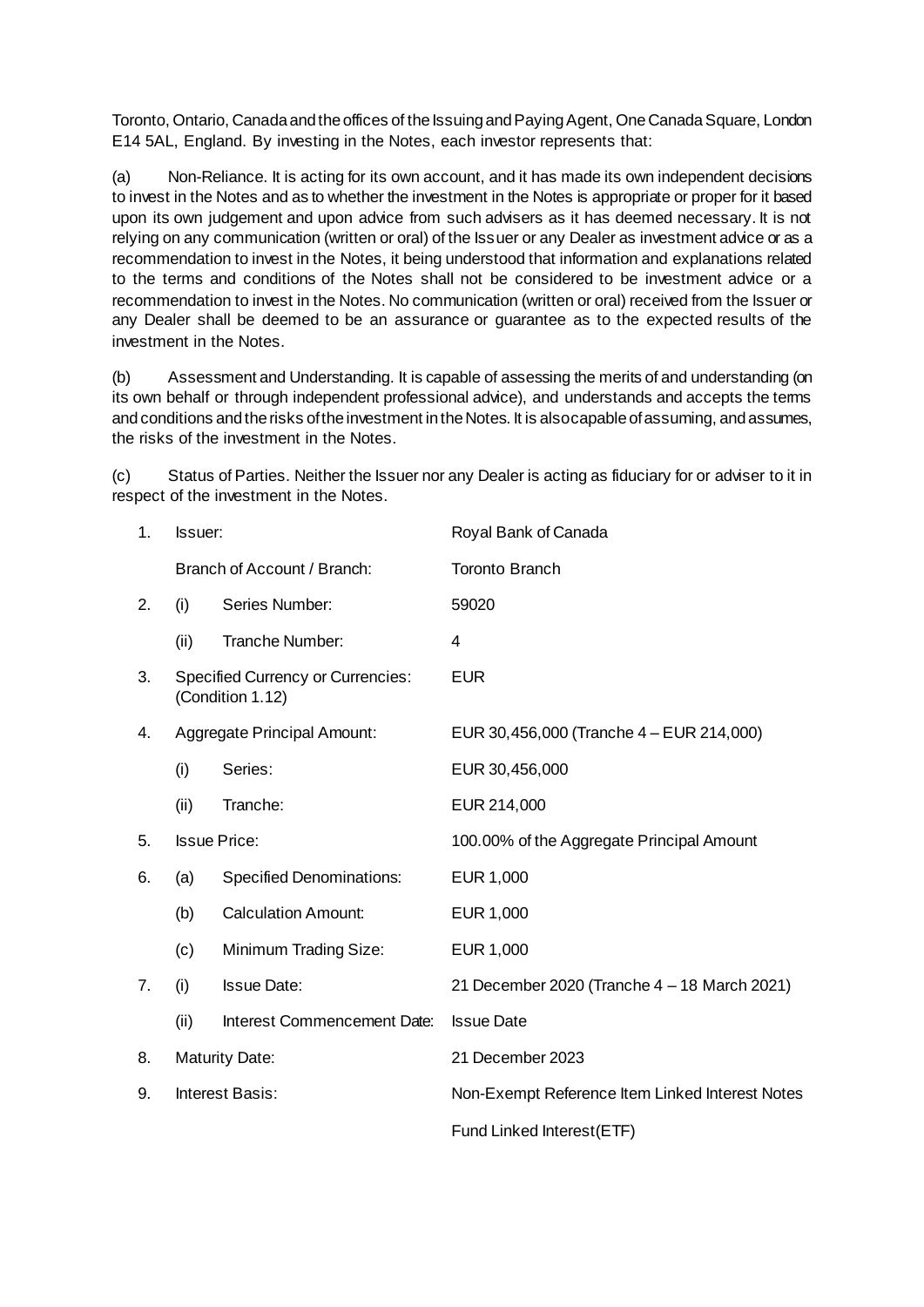|                                                  | 10.         | (a)                                                           | <b>Redemption Basis:</b>                              |        | Subject to any purchase and cancellation or early<br>redemption, the Notes will be redeemed on the<br>Maturity Date at their Final Redemption Amount<br>specified in item 26 below |
|--------------------------------------------------|-------------|---------------------------------------------------------------|-------------------------------------------------------|--------|------------------------------------------------------------------------------------------------------------------------------------------------------------------------------------|
|                                                  |             |                                                               |                                                       |        | Fund Linked Redemption (ETF)                                                                                                                                                       |
|                                                  |             | (b)                                                           | <b>Protection Amount:</b>                             |        | Not Applicable                                                                                                                                                                     |
|                                                  | 11.         |                                                               | Change of Interest Basis:                             |        | Not Applicable                                                                                                                                                                     |
|                                                  | 12.         |                                                               | Put Option/ Call Option/ Trigger Early<br>Redemption: | below) | Trigger Early Redemption (further particulars specified                                                                                                                            |
|                                                  | 13.         | Date Board approval for issuance of<br>Notes obtained:        |                                                       |        | Not Applicable                                                                                                                                                                     |
|                                                  | 14.         |                                                               | <b>Bail-inable Securities:</b>                        | No     |                                                                                                                                                                                    |
|                                                  | 15.         |                                                               | Method of distribution:                               |        | Non-syndicated                                                                                                                                                                     |
| PROVISIONS RELATING TO INTEREST (IF ANY) PAYABLE |             |                                                               |                                                       |        |                                                                                                                                                                                    |
|                                                  | 16.         | <b>Fixed Rate Note Provisions</b><br>(Condition 4.02 / 4.02a) |                                                       |        | Not Applicable                                                                                                                                                                     |
|                                                  | 17.         | <b>Floating Rate Note Provisions</b><br>(Condition 4.03)      |                                                       |        | Not Applicable                                                                                                                                                                     |
|                                                  | 18.         | Zero Coupon Note Provisions                                   |                                                       |        | Not Applicable                                                                                                                                                                     |
|                                                  | 19.         | <b>Reference Item Linked Interest</b><br><b>Notes</b>         |                                                       |        | Applicable                                                                                                                                                                         |
|                                                  |             | (i)                                                           | Rate of Interest:                                     |        | Rate of Interest 3                                                                                                                                                                 |
|                                                  |             | (ii)                                                          | Monitoring Date(s):                                   |        | <b>Each Observation Date</b>                                                                                                                                                       |
|                                                  |             | (iii)                                                         | Relevant Monitoring Date(s):                          |        | <b>Each Monitoring Date</b>                                                                                                                                                        |
|                                                  | (iv)<br>(v) |                                                               | Initial Monitoring Date(s):                           |        | Not Applicable                                                                                                                                                                     |
|                                                  |             |                                                               | Relevant Initial Monitoring Date(s):                  |        | Not Applicable                                                                                                                                                                     |
|                                                  |             | (v)                                                           | Range Observation Period:                             |        | Not Applicable                                                                                                                                                                     |
|                                                  |             | (vii)                                                         | Range Observation Date(s):                            |        | Not Applicable                                                                                                                                                                     |
|                                                  |             | (viii)                                                        | Range Observation Cut-Off Date:                       |        | Not Applicable                                                                                                                                                                     |
|                                                  |             | (ix)                                                          | Interest Barrier Level:                               |        | Initial Level x 60.00%                                                                                                                                                             |

(x) Lower Barrier: Applicable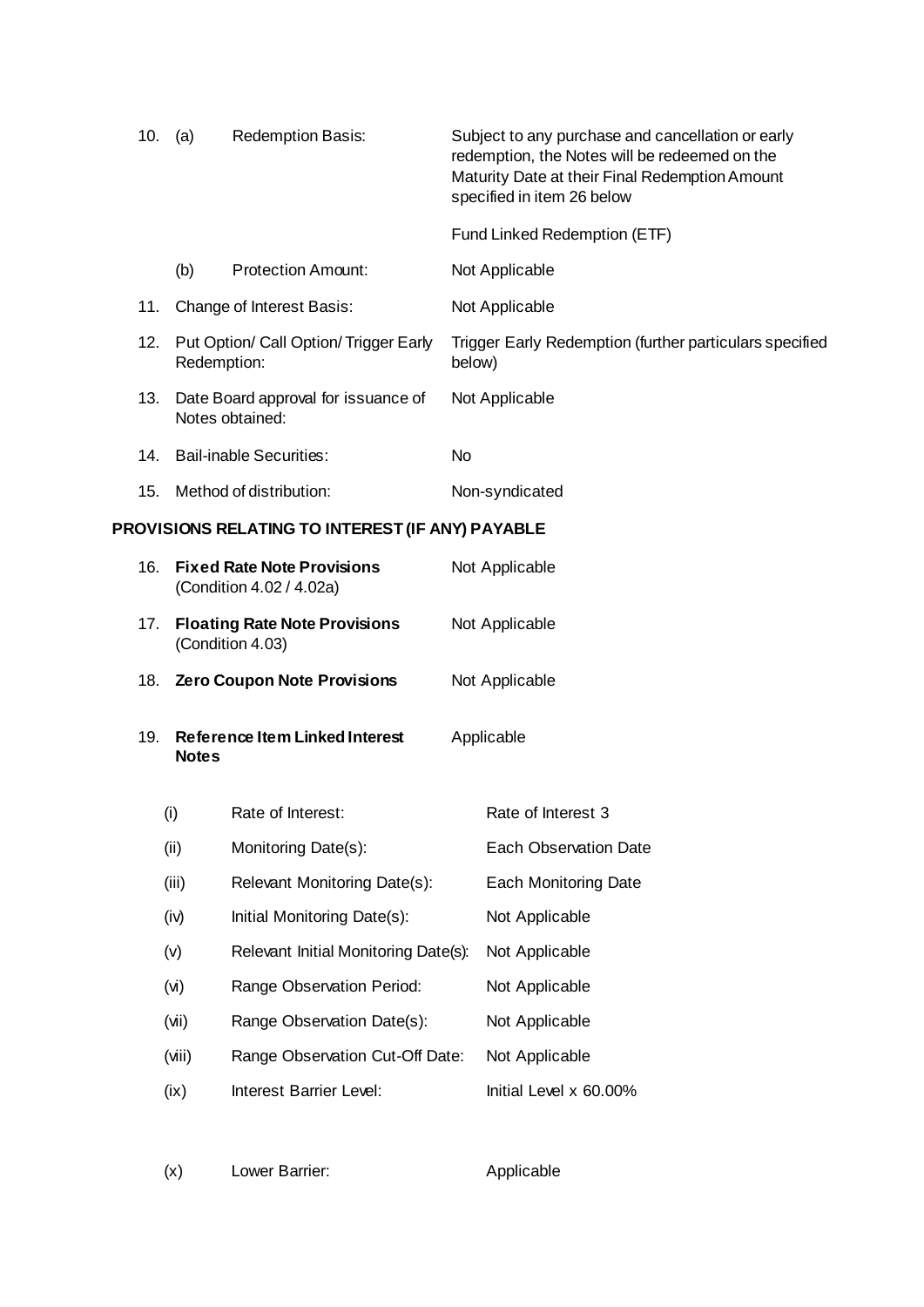|                   | (A)                   | Equal to or Greater<br>than:      | Applicable            |                             |          |           |
|-------------------|-----------------------|-----------------------------------|-----------------------|-----------------------------|----------|-----------|
|                   | (B)                   | Greater than:                     | Not Applicable        |                             |          |           |
| (x <sub>i</sub> ) | <b>Upper Barrier:</b> |                                   | Not Applicable        |                             |          |           |
| (xii)             | Floor:                |                                   | Not Applicable        |                             |          |           |
| (xiii)            | Cap:                  |                                   | Not Applicable        |                             |          |           |
| (xiv)             |                       | <b>Global Interest Cap Event:</b> | Not Applicable        |                             |          |           |
| (xv)              | Initial Valuation:    |                                   | Not Applicable        |                             |          |           |
| (xvi)             |                       | <b>Relevant Valuation:</b>        |                       | <b>Relevant Valuation 1</b> |          |           |
| (xvii)            |                       | Relevant Reference Performance:   | Single<br>Performance | Underlying                  | Relevant | Reference |
| (xviii)           |                       | Reference Interest Rate:          | Not Applicable        |                             |          |           |
| (xix)             | Day:                  | Reference Interest Rate Business  | Not Applicable        |                             |          |           |
| (xx)              |                       | Memory Feature:                   | Not Applicable        |                             |          |           |
| (xxi)             | P%:                   |                                   | Not Applicable        |                             |          |           |
| (xxi)             | $T\%$ :               |                                   | Not Applicable        |                             |          |           |
| (xxiii)           | XXX%:                 |                                   | 1.70%                 |                             |          |           |
| (xxi)             | AAA%:                 |                                   | Not Applicable        |                             |          |           |
| $(x \times v)$    | BBB%;                 |                                   | Not Applicable        |                             |          |           |
| (xxvi)            | BonusHigh:            |                                   | Not Applicable        |                             |          |           |
| (xxvii)           | BonusLow:             |                                   | Not Applicable        |                             |          |           |
| (xxviii)          | YYY%;                 |                                   | Not Applicable        |                             |          |           |
| (xxix)            | Z%                    |                                   | Not Applicable        |                             |          |           |
| (xxx)             | Interest              | Period(s)/Specified               | 22 March 2021         |                             |          |           |
|                   |                       | Interest Payment Date(s)):        | 21 June 2021          |                             |          |           |
|                   |                       |                                   |                       | 21 September 2021           |          |           |
|                   |                       |                                   |                       | 21 December 2021            |          |           |
|                   |                       |                                   | 21 March 2022         |                             |          |           |
|                   |                       |                                   | 21 June 2022          |                             |          |           |
|                   |                       |                                   |                       | 21 September 2022           |          |           |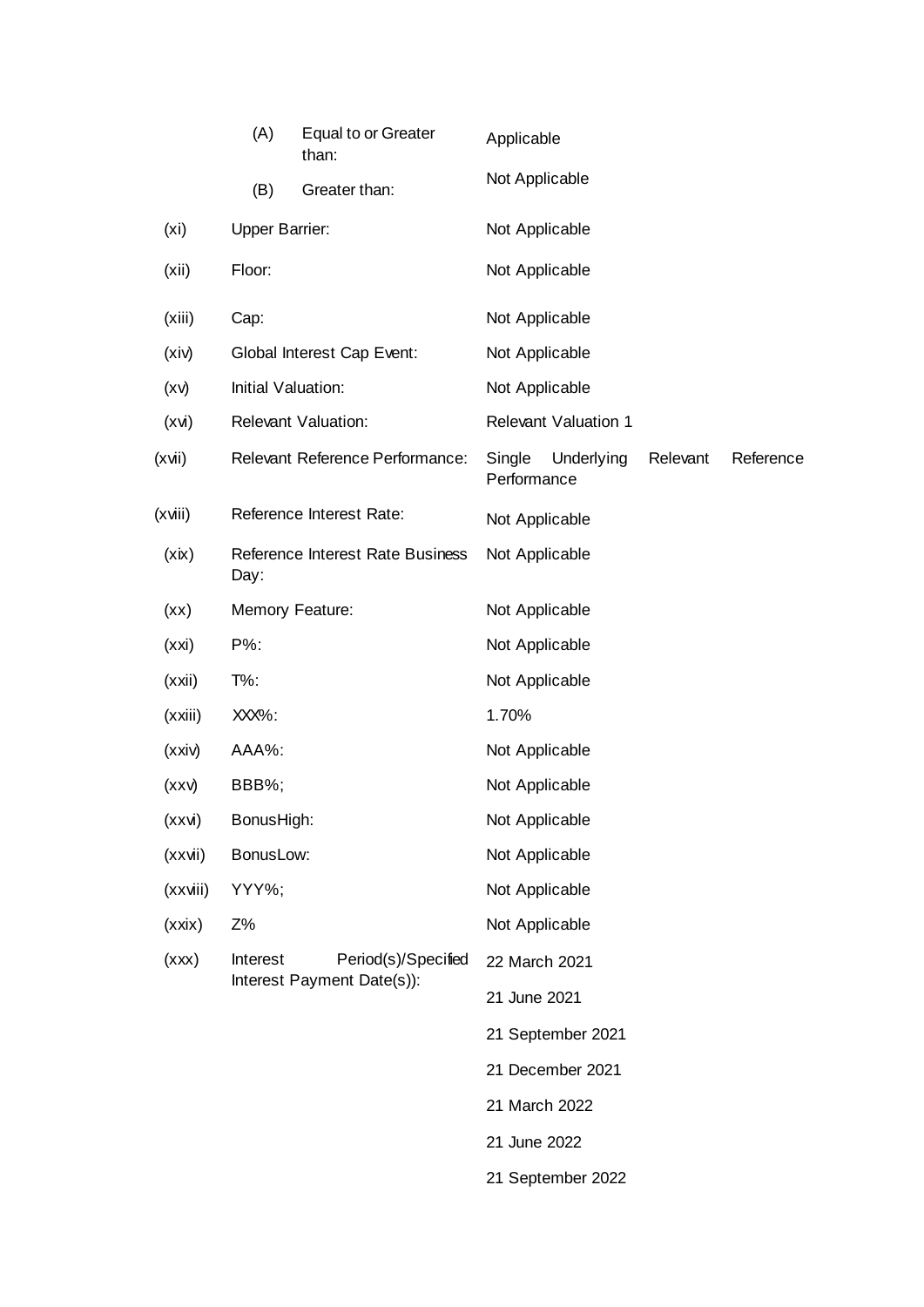|     |                   |                                                                           |  | 21 December 2022                                                                                                        |
|-----|-------------------|---------------------------------------------------------------------------|--|-------------------------------------------------------------------------------------------------------------------------|
|     |                   |                                                                           |  | 21 March 2023                                                                                                           |
|     |                   |                                                                           |  | 21 June 2023                                                                                                            |
|     |                   |                                                                           |  | 21 September 2023                                                                                                       |
|     |                   |                                                                           |  | <b>Maturity Date</b>                                                                                                    |
|     |                   |                                                                           |  | All dates subject to the Business Day<br>Convention for payments only and without<br>adjustment to any Interest Periods |
|     | (xxxi)            | <b>Business Day Convention:</b>                                           |  | Following Business Day Convention                                                                                       |
|     | (xxxii)           | Additional Financial Centre(s):                                           |  | London and TARGET2                                                                                                      |
|     | (xxxiii)          | Minimum Rate of Interest:                                                 |  | Not Applicable                                                                                                          |
|     | (xxxiv)           | Maximum Rate of Interest:                                                 |  | Not Applicable                                                                                                          |
|     | (xxxv)            | Day Count Fraction:                                                       |  | Not Applicable                                                                                                          |
|     | (xxxvi)           | Default Rate:                                                             |  | As set out in Condition 4.06                                                                                            |
|     |                   | PROVISIONS RELATING TO REDEMPTION                                         |  |                                                                                                                         |
| 20. |                   | <b>Call Option</b><br>(Condition 5.03)                                    |  | Not Applicable                                                                                                          |
| 21. | <b>Put Option</b> | (Condition 5.06)                                                          |  | Not Applicable                                                                                                          |
| 22. |                   | <b>Notice periods for Early</b><br><b>Redemption for Taxation Reasons</b> |  |                                                                                                                         |
|     | (i)               | Minimum period:                                                           |  | 30 days                                                                                                                 |
|     | (ii)              | Maximum period:                                                           |  | 60 days                                                                                                                 |
| 23. |                   | <b>TLAC Disqualification Event</b>                                        |  | Not Applicable                                                                                                          |
| 24. | <b>Illegality</b> | Notice periods for Redemption for                                         |  |                                                                                                                         |
|     | (i)               | Minimum period:                                                           |  | 30 days                                                                                                                 |

- (ii) Maximum period: 60 days
- 25. **Trigger Early Redemption** (Condition 5.09 and Condition 31.02) Applicable
	- (i) Trigger Early Redemption Trigger Early Redemption Event 1Event: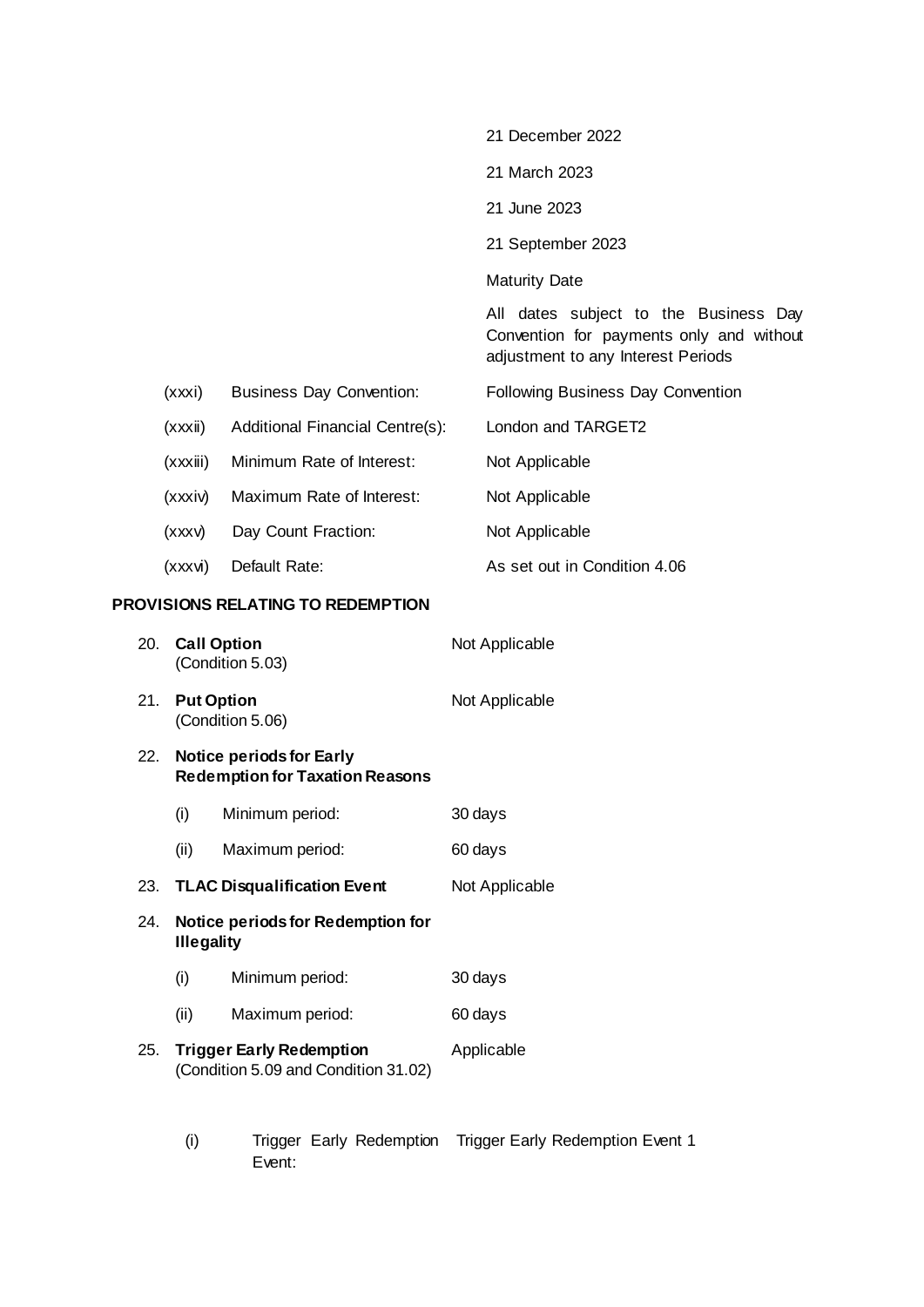| (ii)              | <b>Trigger Barrier Level:</b>                      | <b>USD 34.29</b>                                           |
|-------------------|----------------------------------------------------|------------------------------------------------------------|
| (iii)             | Lower Trigger Barrier:                             | Applicable                                                 |
|                   |                                                    |                                                            |
|                   | (A) Equal to or Greater than:                      | Applicable                                                 |
| (B)               | Greater than:                                      | Not Applicable                                             |
| (iv)              | <b>Upper Trigger Barrier:</b>                      | Not Applicable                                             |
| (v)               | Monitoring Date(s):                                | Each Observation Date except the first Observation<br>Date |
| (v)               | Relevant<br>Monitoring<br>Date(s):                 | <b>Each Monitoring Date</b>                                |
| (vii)             | Initial Monitoring Date(s):                        | Not Applicable                                             |
| (viii)            | Relevant Initial Monitoring<br>$Date(s)$ :         | Not Applicable                                             |
| (ix)              | Initial Valuation:                                 | Not Applicable                                             |
| (x)               | <b>Relevant Valuation:</b>                         | <b>Relevant Valuation 1</b>                                |
| (x <sub>i</sub> ) | Relevant<br>Reference<br>Performance:              | Single Underlying Relevant Reference Performance           |
| (xii)             | Reference Interest Rate:                           | Not Applicable                                             |
| (xiii)            | Reference<br>Interest Rate<br><b>Business Day:</b> | Not Applicable                                             |
| (xiv)             | Floor:                                             | Not Applicable                                             |
| (xv)              | First Number of Hours:                             | Not Applicable                                             |
| (xvi)             | Second Number of Hours;                            | Not Applicable                                             |
| (xvi)             | <b>Trigger Event Period:</b>                       | Not Applicable                                             |
| (xviii)           | Trigger FX Currency:                               | Not Applicable                                             |
| (xix)             | Trigger FX Price Source:                           | Not Applicable                                             |
| (xx)              | Trigger FX Valuation Time:                         | Not Applicable                                             |
| (xxi)             | Trigger Early Redemption                           | 21 June 2021                                               |
|                   | Date(s):                                           | 21 September 2021                                          |
|                   |                                                    | 21 December 2021                                           |
|                   |                                                    | 21 March 2022                                              |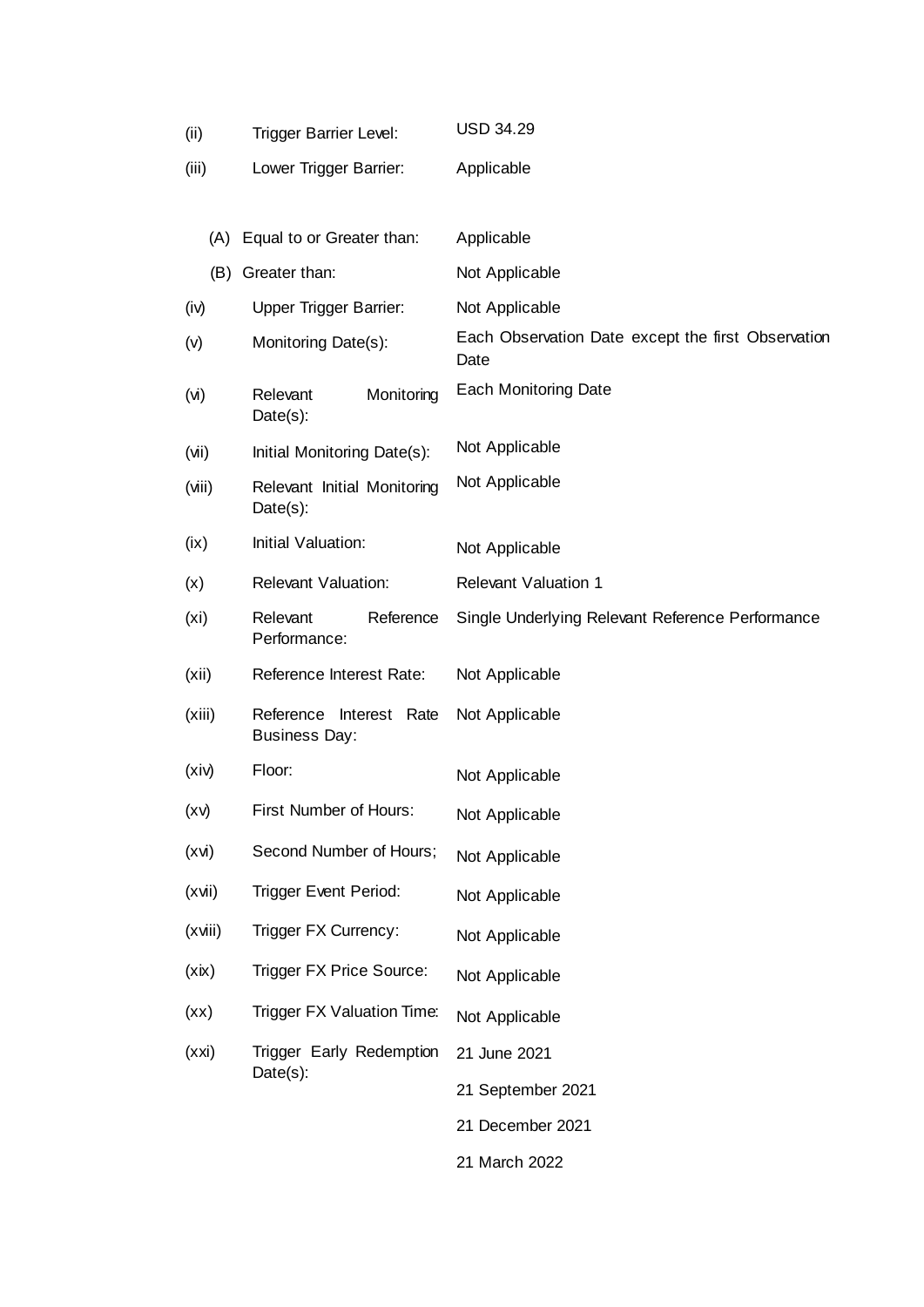|     |             |     |                                                                                                                                                                                                                                                                                                                                                                                                                                                                                                                                                                                                                                                                                                                                                 |       | 21 June 2022                                                           |
|-----|-------------|-----|-------------------------------------------------------------------------------------------------------------------------------------------------------------------------------------------------------------------------------------------------------------------------------------------------------------------------------------------------------------------------------------------------------------------------------------------------------------------------------------------------------------------------------------------------------------------------------------------------------------------------------------------------------------------------------------------------------------------------------------------------|-------|------------------------------------------------------------------------|
|     |             |     |                                                                                                                                                                                                                                                                                                                                                                                                                                                                                                                                                                                                                                                                                                                                                 |       | 21 September 2022                                                      |
|     |             |     |                                                                                                                                                                                                                                                                                                                                                                                                                                                                                                                                                                                                                                                                                                                                                 |       | 21 December 2022                                                       |
|     |             |     |                                                                                                                                                                                                                                                                                                                                                                                                                                                                                                                                                                                                                                                                                                                                                 |       | 21 March 2023                                                          |
|     |             |     |                                                                                                                                                                                                                                                                                                                                                                                                                                                                                                                                                                                                                                                                                                                                                 |       | 21 June 2023                                                           |
|     |             |     |                                                                                                                                                                                                                                                                                                                                                                                                                                                                                                                                                                                                                                                                                                                                                 |       | 21 September 2023                                                      |
|     |             |     |                                                                                                                                                                                                                                                                                                                                                                                                                                                                                                                                                                                                                                                                                                                                                 |       | <b>Maturity Date</b>                                                   |
|     | (xxi)       | (a) | <b>Trigger</b><br>Redemption<br>Amount:                                                                                                                                                                                                                                                                                                                                                                                                                                                                                                                                                                                                                                                                                                         | Early | 100.00% per Calculation Amount                                         |
|     |             | (b) | Trigger<br><b>Redemption Amount</b><br>includes amount in<br>respect of Accrued<br>Interest:                                                                                                                                                                                                                                                                                                                                                                                                                                                                                                                                                                                                                                                    | Early | Yes: no additional amount in respect of accrued<br>interest to be paid |
| 26. | <b>Note</b> |     | <b>Final Redemption Amount of each</b>                                                                                                                                                                                                                                                                                                                                                                                                                                                                                                                                                                                                                                                                                                          |       | As per item 29 below                                                   |
| 27. |             |     | <b>Early Redemption Amount</b>                                                                                                                                                                                                                                                                                                                                                                                                                                                                                                                                                                                                                                                                                                                  |       |                                                                        |
|     | (i)         |     | Early Redemption Amount(s)<br>payable on redemption for<br>taxation reasons, illegality or<br>on event of default or other<br>early redemption and/or the<br>method of calculating the<br>same (including, in the case of<br>Index Linked Notes, following<br>an Index Adjustment Event in<br>accordance with Condition 7,<br>or in the case of Equity Linked<br>Notes, following a Potential<br>Adjustment Event and/or De-<br>listing and/or Merger Event<br>and/or Nationalisation and/or<br>Insolvency and/or Tender<br>Offer in accordance with<br>Condition 8, or in the case of<br><b>Equity Linked Notes, Index</b><br><b>Linked Notes or Fund Linked</b><br>Notes (involving ETFs),<br>following an Additional<br>Disruption Event (if |       | As per Condition 5.10                                                  |

applicable), or in the case of Fund Linked Notes, following

27. **Early Redemption Amount**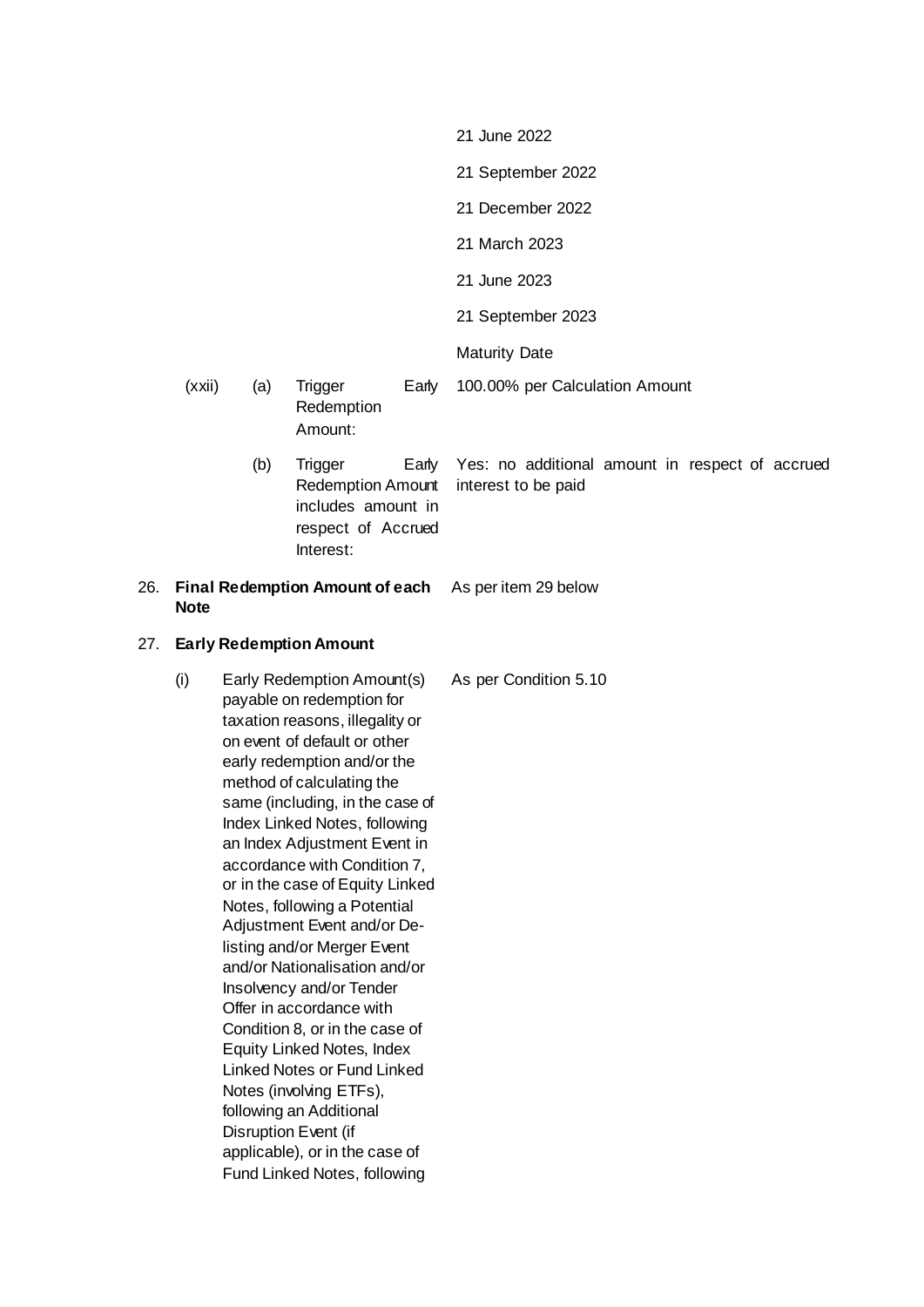a Fund Event or De-listing, Material Underlying Event, Merger Event, Nationalisation or Tender Offer in accordance with Conditions 11 and 12) (if required):

(ii) Early Redemption Amount includes amount in respect of accrued interest: Yes: no additional amount in respect of accrued interest to be paid

# **PROVISIONS RELATING TO REFERENCE ITEM LINKED NOTES**

| 28. | <b>Settlement Method</b> |                                                                                                   |                                                                                                                  |
|-----|--------------------------|---------------------------------------------------------------------------------------------------|------------------------------------------------------------------------------------------------------------------|
|     |                          | Whether redemption of the<br>Notes will be by (a) Cash<br>Settlement or (b) Physical<br>Delivery: | <b>Cash Settlement</b>                                                                                           |
| 29. |                          | <b>Final Redemption Amount for</b><br><b>Reference Item Linked Notes</b>                          | See this item 29 and Condition 31.01.                                                                            |
|     | (i)                      | <b>Capital Barrier Event:</b>                                                                     | Applicable                                                                                                       |
|     |                          |                                                                                                   | <b>Capital Barrier Event 1</b>                                                                                   |
|     |                          |                                                                                                   | If a Capital Barrier Event has occurred:                                                                         |
|     |                          |                                                                                                   | Min (Calculation Amount x Relevant Reference<br>Performance in respect of the Relevant Monitoring<br>Date, 100%) |
|     |                          |                                                                                                   | If a Capital Barrier Event has not occurred:                                                                     |
|     |                          |                                                                                                   | Calculation Amount x Z%                                                                                          |
|     |                          |                                                                                                   | Final - Initial Level: Applicable                                                                                |
|     | (ii)                     | <b>Put Strike Event:</b>                                                                          | Not Applicable                                                                                                   |
|     | (iii)                    | Mini-Future Short<br><b>Redemption Notes:</b>                                                     | Not Applicable                                                                                                   |
|     | (iv)                     | IndiCap Redemption<br>Notes:                                                                      | Not Applicable                                                                                                   |
|     | (v)                      | Himalayan Redemption<br>Notes:                                                                    | Not Applicable                                                                                                   |
|     | $(\mathsf{W})$           | Monitoring Date(s):                                                                               | The Valuation Date                                                                                               |
|     | (iN)                     | <b>Relevant Monitoring</b><br>Date(s):                                                            | The Monitoring Date                                                                                              |
|     | (viii)                   | Initial Monitoring Date(s):                                                                       | Not Applicable                                                                                                   |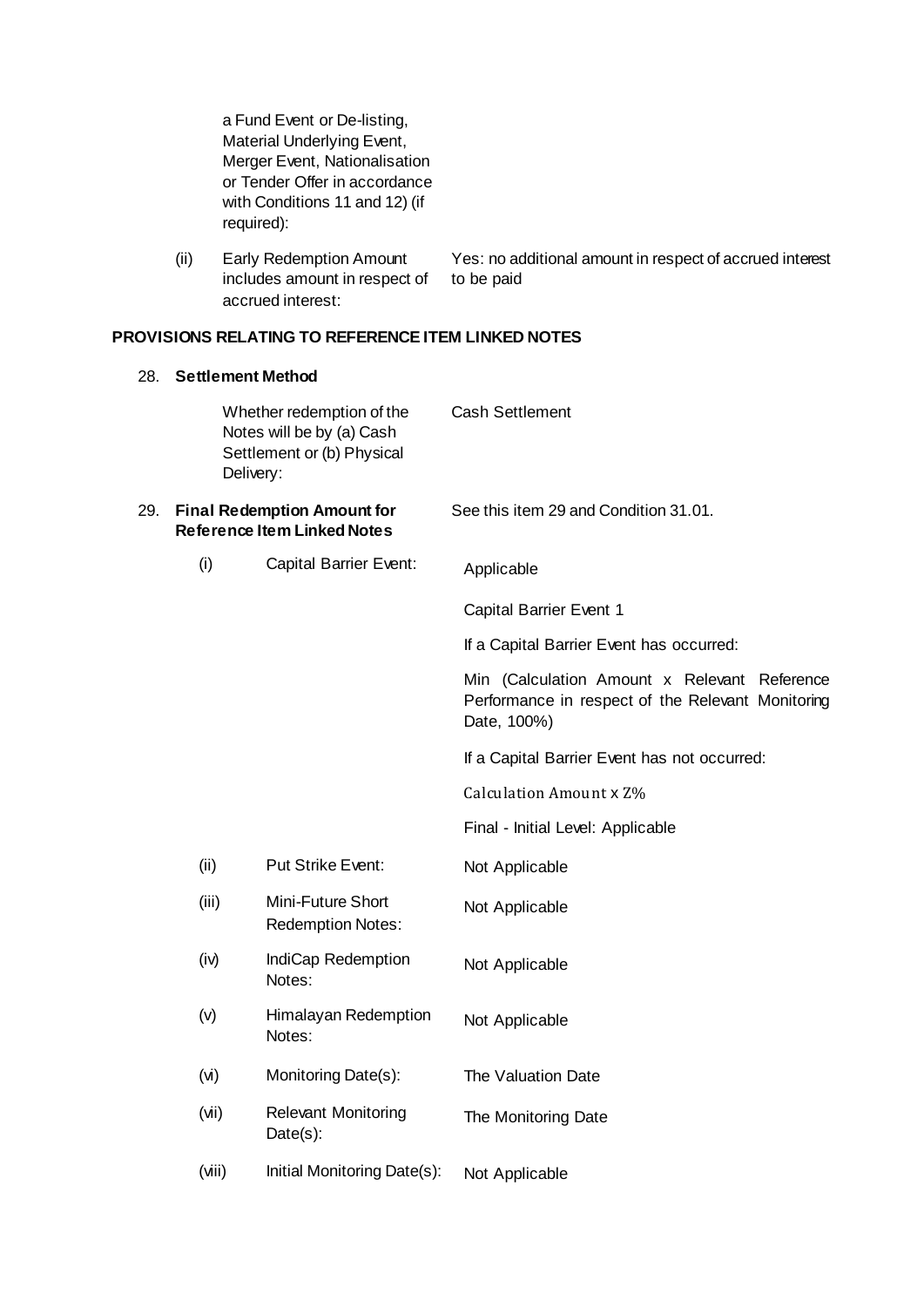|     | (ix)              | <b>Relevant Initial Monitoring</b><br>$Date(s)$ : | Not Applicable                                   |
|-----|-------------------|---------------------------------------------------|--------------------------------------------------|
|     | (x)               | <b>Capital Barrier Level:</b>                     | <b>USD 20.574</b>                                |
|     |                   | (A)<br>Equal to or Less<br>than:                  | Not Applicable                                   |
|     |                   | (B)<br>Less than:                                 | Applicable                                       |
|     | (x <sub>i</sub> ) | Put Strike Level:                                 | Not Applicable                                   |
|     | (xii)             | Initial Valuation:                                | <b>USD 34.29</b>                                 |
|     | (xiii)            | <b>Relevant Valuation:</b>                        | <b>Relevant Valuation 1</b>                      |
|     | (xiv)             | Relevant<br>Reference<br>Performance:             | Single Underlying Relevant Reference Performance |
|     | (xv)              | Floor:                                            | Not Applicable                                   |
|     | (xvi)             | F:                                                | Not Applicable                                   |
|     | (xvi)             | Κ.                                                | Not Applicable                                   |
|     | (xviii)           | LC:                                               | Not Applicable                                   |
|     | (xix)             | LF:                                               | Not Applicable                                   |
|     | (xx)              | Cap:                                              | Not Applicable                                   |
|     | (xxi)             | P%:                                               | Not Applicable                                   |
|     | (xxi)             | X%:                                               | Not Applicable                                   |
|     | (xxiii)           | Y%:                                               | Not Applicable                                   |
|     | (xxi)             | Z%:                                               | 100.00%                                          |
|     | (xxy)             | X1%:                                              | Not Applicable                                   |
|     | (xxi)             | $X2\%$ :                                          | Not Applicable                                   |
|     | (xxvii)           | K1%:                                              | Not Applicable                                   |
|     | (xxviii)          | K2%:                                              | Not Applicable                                   |
|     | (xxix)            | Preference Share Linked<br>Notes:                 | Not Applicable                                   |
| 30. |                   | <b>Multi-Reference Item Linked Notes</b>          | Not Applicable                                   |
| 31. |                   | <b>Currency Linked Note Provisions</b>            | Not Applicable                                   |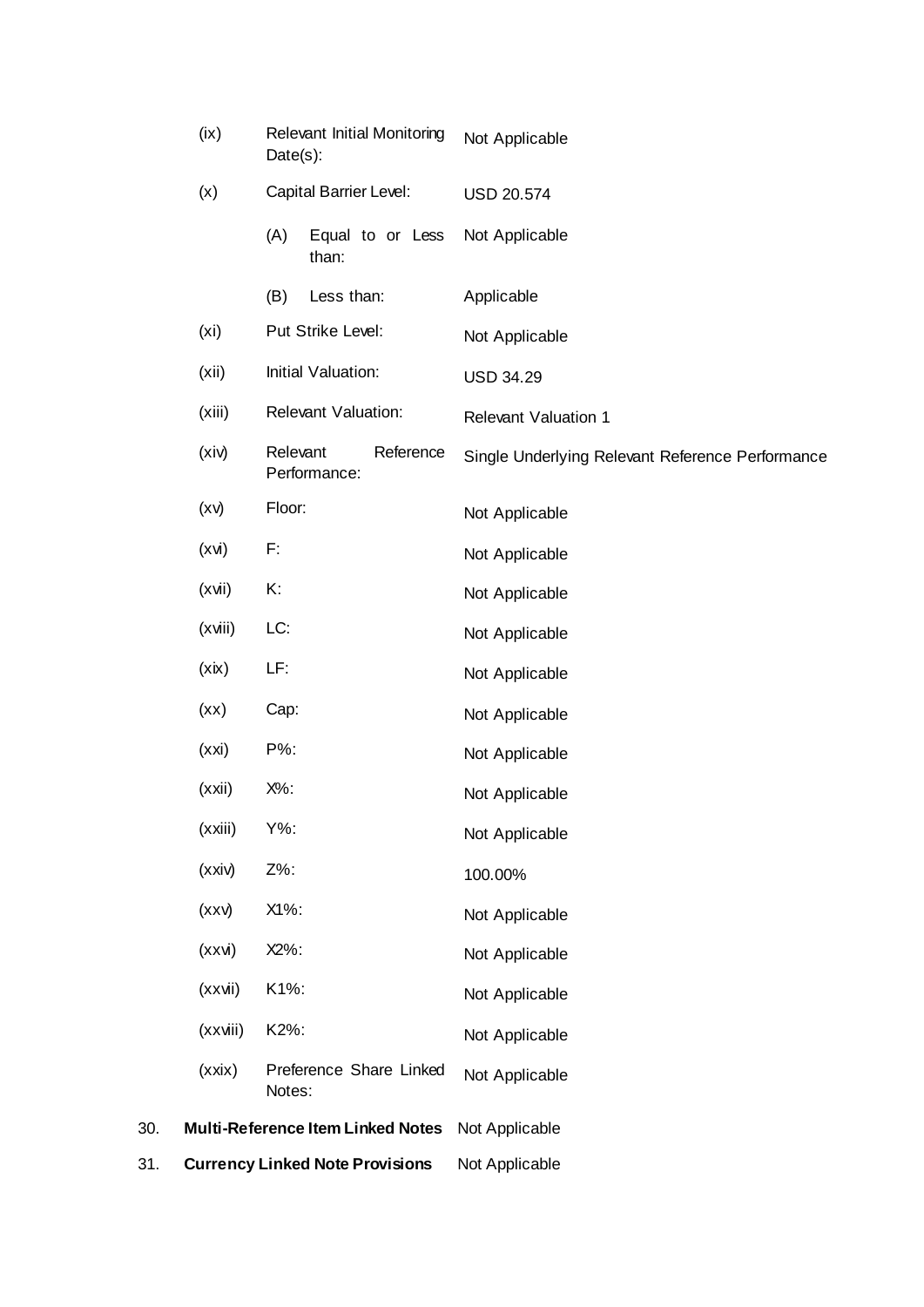| 32. |                                                                                                      | <b>Commodity Linked Note</b><br><b>Provisions</b>                                   | Not Applicable                                                  |
|-----|------------------------------------------------------------------------------------------------------|-------------------------------------------------------------------------------------|-----------------------------------------------------------------|
| 33. | <b>Index Linked Note Provisions</b><br>(Equity Indices only)<br><b>Equity Linked Note Provisions</b> |                                                                                     | Not Applicable                                                  |
| 34. |                                                                                                      |                                                                                     | Not Applicable                                                  |
| 35. | (ETF)                                                                                                | <b>Fund Linked Note Provisions</b>                                                  | Applicable                                                      |
|     | (i)                                                                                                  | Whether the Notes relate to a                                                       | Single Fund                                                     |
|     |                                                                                                      | single Fund or Basket of<br>Funds and the identity of the<br>relevant Fund / Funds: | VanEck Vectors Gold Miners ETF (the "Fund") is an<br><b>ETF</b> |
|     |                                                                                                      |                                                                                     | Exchange for each Fund Share: NYSE Arca                         |
|     |                                                                                                      |                                                                                     | Related Exchange for each Fund Share: All Exchanges             |
|     |                                                                                                      |                                                                                     | Underlying Index: NYSE Arca Gold Miners Index                   |
|     |                                                                                                      |                                                                                     | Bloomberg code: GDX UP Equity                                   |
|     |                                                                                                      |                                                                                     | ISIN: US92189F1066                                              |
|     | (ii)                                                                                                 | Fund Interest(s):                                                                   | <b>Fund Shares</b>                                              |
|     | (iii)                                                                                                | Trade Date:                                                                         | 14 December 2020 (Tranche 4 - 15 March 2021)                    |
|     | (iv)                                                                                                 | Averaging Date(s):                                                                  | Not Applicable                                                  |
|     | (v)                                                                                                  | Observation Period(s):                                                              | Not Applicable                                                  |
|     | (v)                                                                                                  | Observation Date(s):                                                                | 15 March 2021                                                   |
|     |                                                                                                      |                                                                                     | 14 June 2021                                                    |
|     |                                                                                                      |                                                                                     | 14 September 2021                                               |
|     |                                                                                                      |                                                                                     | 14 December 2021                                                |
|     |                                                                                                      |                                                                                     | 14 March 2022                                                   |
|     |                                                                                                      |                                                                                     | 14 June 2022                                                    |
|     |                                                                                                      |                                                                                     | 14 September 2022                                               |
|     |                                                                                                      |                                                                                     | 14 December 2022                                                |
|     |                                                                                                      |                                                                                     | 14 March 2023                                                   |
|     |                                                                                                      |                                                                                     | 14 June 2023                                                    |
|     |                                                                                                      |                                                                                     | 14 September 2023                                               |
|     |                                                                                                      |                                                                                     | <b>Valuation Date</b>                                           |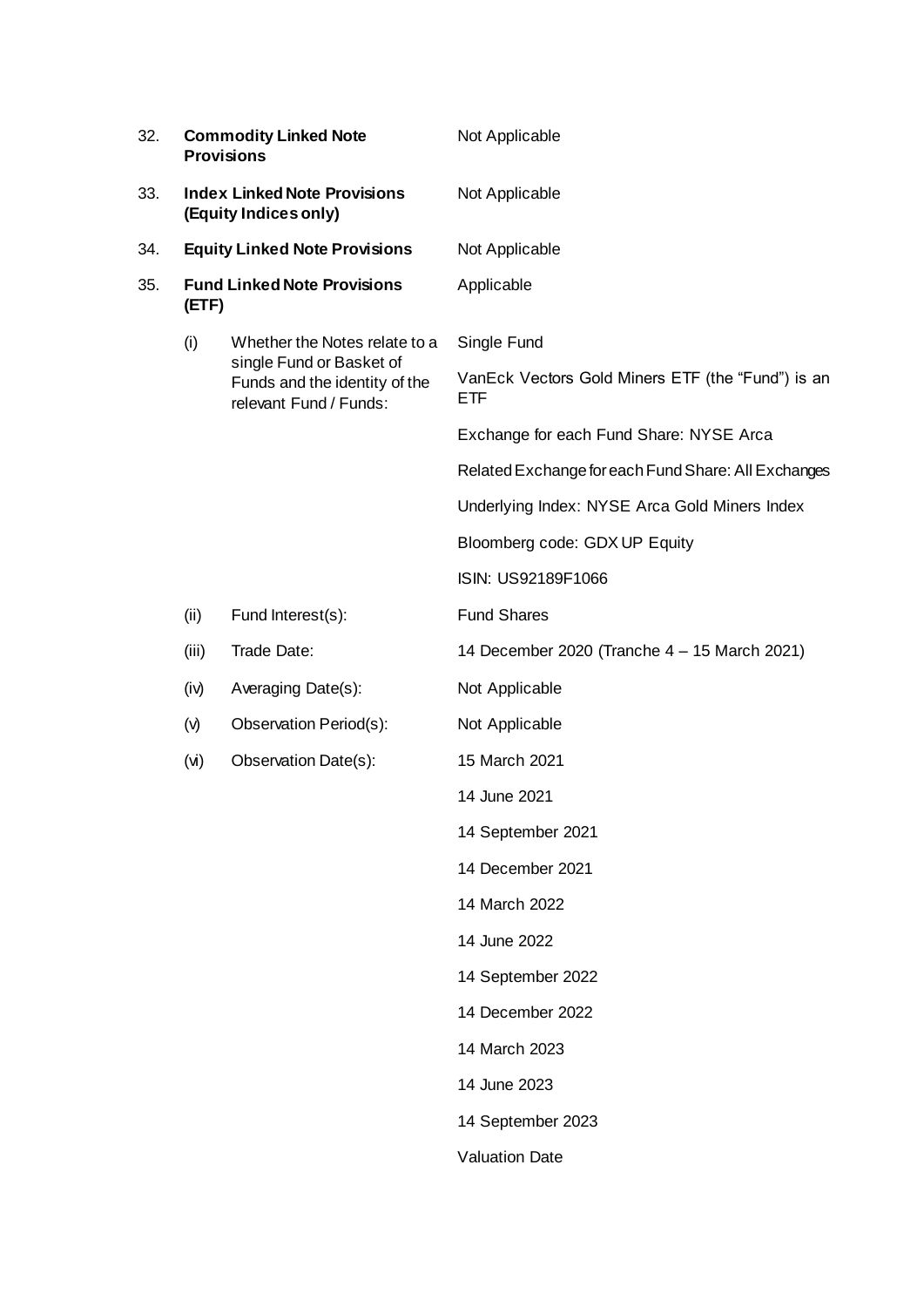|     | (iiv)             |                                                 | Valuation Date(s):                                  | 14 December 2023                                                                                   |
|-----|-------------------|-------------------------------------------------|-----------------------------------------------------|----------------------------------------------------------------------------------------------------|
|     | (viii)            |                                                 | Valuation Time:                                     | Condition 12.09 applies                                                                            |
|     | (ix)              |                                                 | <b>Specified Price:</b>                             | <b>Closing Price</b>                                                                               |
|     | (x)               | Events:                                         | Relevant provisions for<br>determining certain Fund | Not Applicable                                                                                     |
|     |                   | (a)                                             | NAV Trigger:                                        | Not Applicable                                                                                     |
|     |                   | (b)                                             | <b>Reporting Disruption</b><br>Period:              | Not Applicable                                                                                     |
|     | (x <sub>i</sub> ) | Common Disrupted Days:<br><b>Initial Price:</b> |                                                     | Not Applicable                                                                                     |
|     | (xii)             |                                                 |                                                     | <b>USD 34.29</b>                                                                                   |
|     | (xiii)            |                                                 | <b>Additional Disruption Events:</b>                | Applicable                                                                                         |
|     |                   |                                                 |                                                     | Change in Law                                                                                      |
|     |                   |                                                 |                                                     | <b>Hedging Disruption</b>                                                                          |
|     |                   |                                                 |                                                     | Increased Cost of Hedging                                                                          |
|     |                   |                                                 |                                                     | Insolvency Filing                                                                                  |
|     | (xiv)             |                                                 | Exchange Rate:                                      | Not Applicable                                                                                     |
|     | (xv)              |                                                 | <b>Hedging Entity:</b>                              | Not Applicable                                                                                     |
|     | (xvi)             |                                                 | Weighting or w:                                     | Not Applicable                                                                                     |
|     | (xvi)             |                                                 | Merger Event:                                       | For the purposes of the definition of Merger Event,<br>Merger Date on or before the Valuation Date |
| 36. | <b>Notes</b>      |                                                 | <b>Non-Exempt Physical Delivery</b>                 | Not Applicable                                                                                     |

## **GENERAL PROVISIONS APPLICABLE TO THE NOTES**

| 37. | (1)     | New Global Note:                                                              | No                                                                                                                                                                                            |
|-----|---------|-------------------------------------------------------------------------------|-----------------------------------------------------------------------------------------------------------------------------------------------------------------------------------------------|
|     | (ii)    | Form of Notes:                                                                | <b>Bearer Notes</b>                                                                                                                                                                           |
|     |         |                                                                               | Temporary Global Note exchangeable for a Permanent<br>Global Note which is exchangeable for Definitive Notes<br>in the limited circumstances specified in the Permanent<br><b>Global Note</b> |
| 38. |         | Financial Centre(s) or other special<br>provisions relating to payment dates: | London and TARGET2                                                                                                                                                                            |
| 39. | Centre: | Relevant Renminbi Settlement                                                  | Not Applicable                                                                                                                                                                                |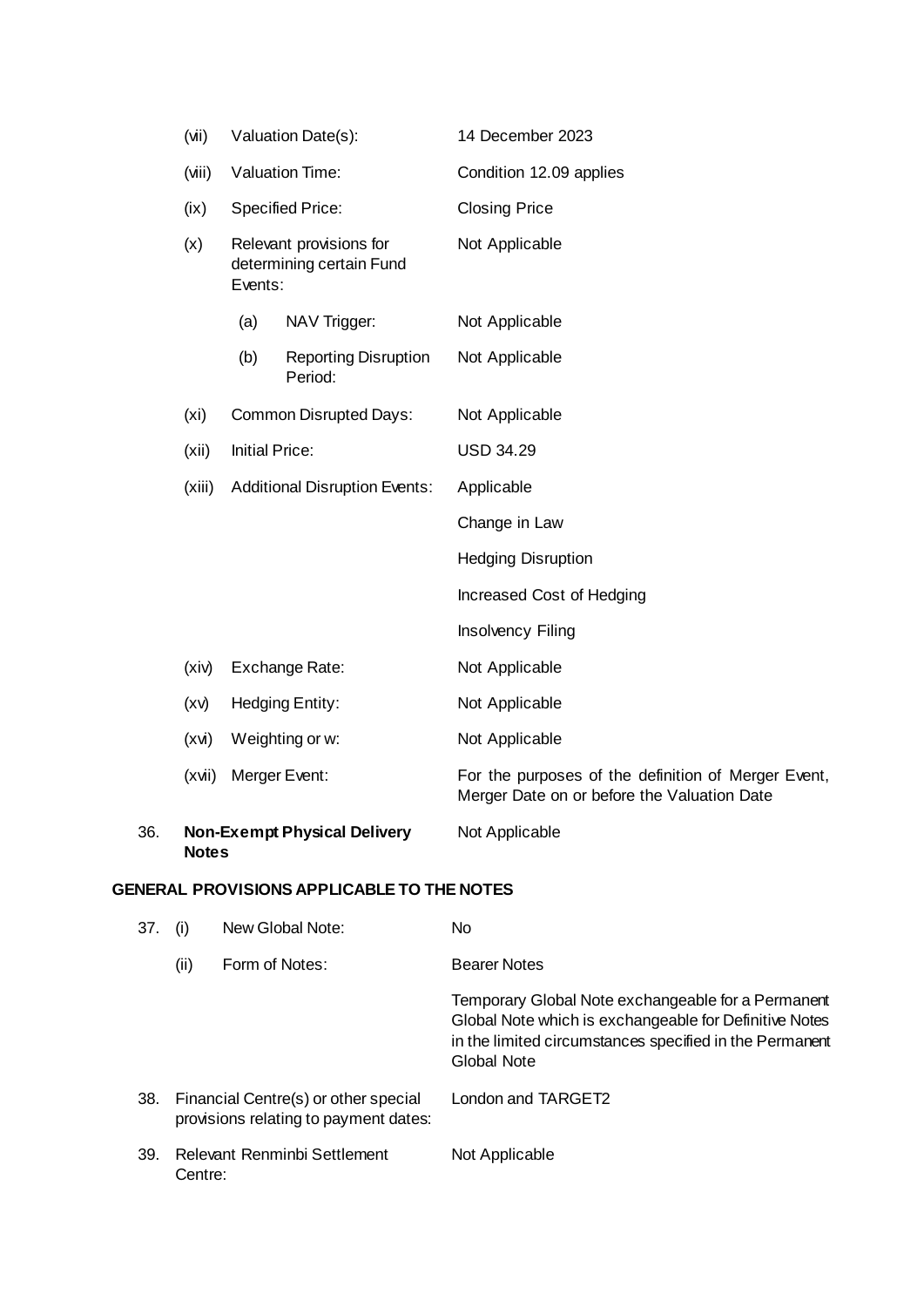| 40. | Talons for future Coupons or          | No. |
|-----|---------------------------------------|-----|
|     | Receipts to be attached to Definitive |     |
|     | Notes:                                |     |
|     | (Condition 1.06)                      |     |

| 41. | Name and address of Calculation Agent:                                                                                                                | Royal Bank of Canada, London Branch<br>100 Bishopsgate<br>London, EC2N 4AA |
|-----|-------------------------------------------------------------------------------------------------------------------------------------------------------|----------------------------------------------------------------------------|
| 42. | Name and address of RMB Rate<br><b>Calculation Agent:</b>                                                                                             | Not Applicable                                                             |
| 43. | Issuer access to the register of creditors<br>(Sw. skuldboken) in respect of Swedish<br>Notes:                                                        | Not Applicable                                                             |
| 44. | Exchange Date:                                                                                                                                        | Not Applicable                                                             |
| 45. | The Aggregate Principal Amount of the<br>Notes issued has been translated into<br>U.S. dollars at the rate of U.S. $$1.00 =$ ,<br>producing a sum of: | Not Applicable                                                             |
| 46. | Governing law of Notes (if other than the<br>laws of the Province of Ontario and the<br>federal laws of Canada applicable<br>therein):                | English Law                                                                |
| 47. | Alternative Currency Payment:                                                                                                                         | Not Applicable                                                             |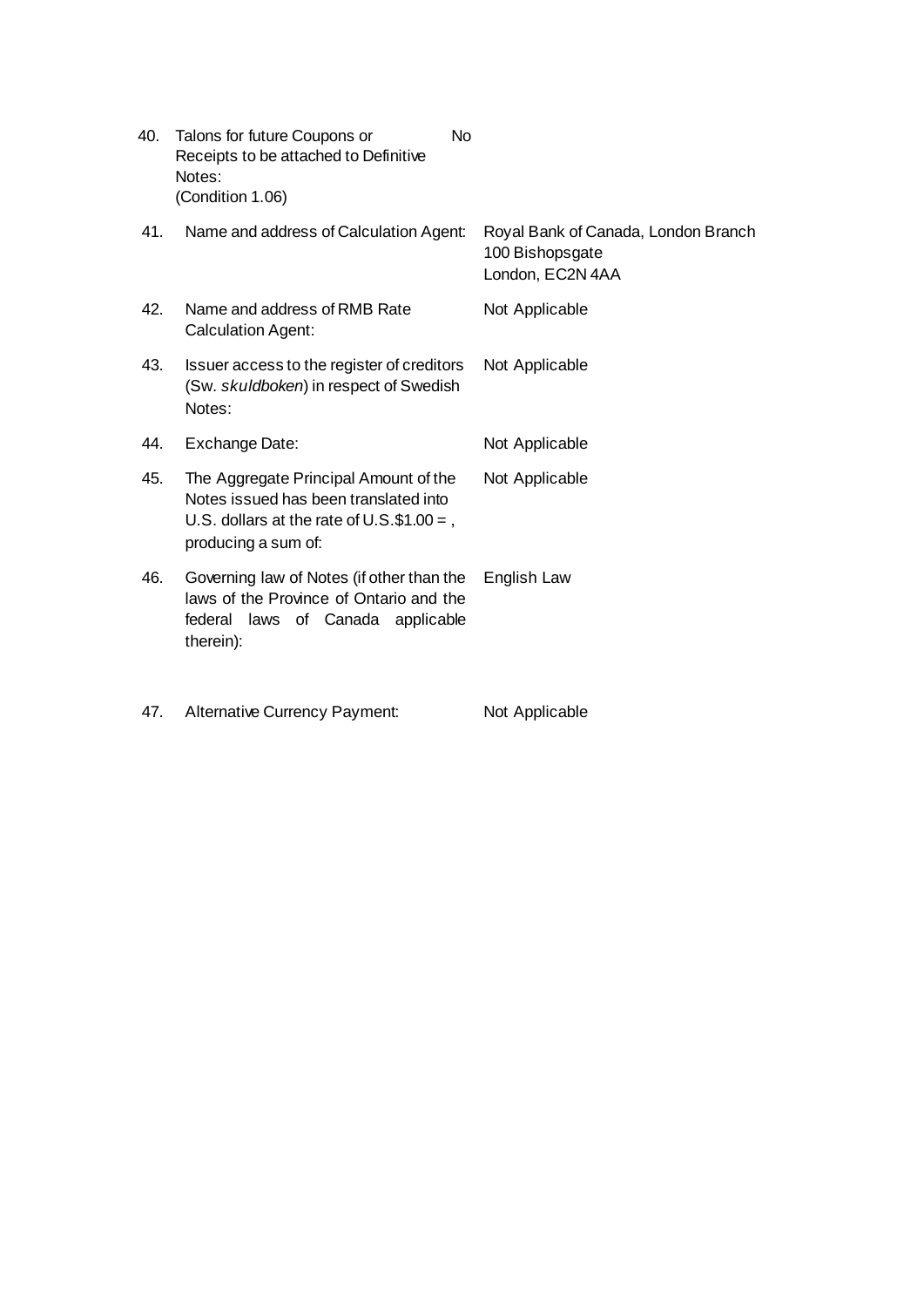### **RESPONSIBILITY**

The Issuer accepts responsibility for the information contained in this Pricing Supplement. Signed on behalf of the Issuer:

 $\sim$ 

 $\subset$ **Van Brewne** By: Duly Authorised Signatory Duly authorised  $\delta$ Duly authorised Fabian de Prey

**Managing Director**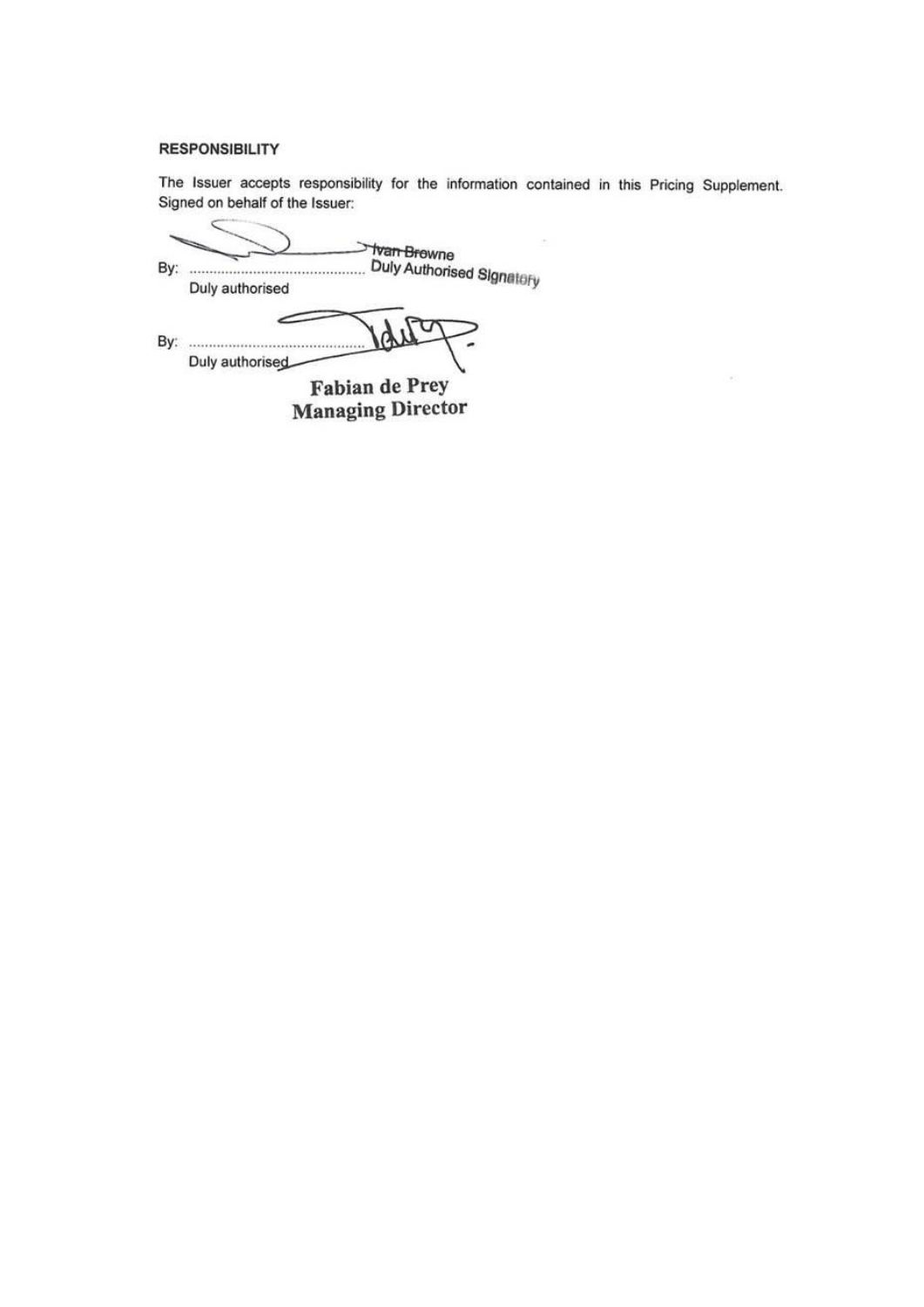## **PART B – OTHER INFORMATION**

# **1. LISTING AND ADMISSION TO TRADING**

| (i)  | Listing/Admission to trading:                                  | Application will be made by the Issuer (or on its behalf) for<br>the Notes to be admitted to trading on the regulated<br>market of Euronext Dublin. |
|------|----------------------------------------------------------------|-----------------------------------------------------------------------------------------------------------------------------------------------------|
| (ii) | Estimate of total expenses related<br>to admission to trading: | EUR 1.000                                                                                                                                           |

## **2. RATINGS**

Ratings: Not Applicable

# **3. INTERESTS OF NATURAL AND LEGAL PERSONS INVOLVED IN THE ISSUE**

The Issue Price may include a fee or commission payable to a distributor or third party, such fee or commission will be determined by a number of factors including but not limited to Maturity Date of the note, hedging costs and legal fees. Further details in respect of the fee or commission are available upon request.

# **4. OPERATIONAL INFORMATION**

| (i)      | ISIN:                                                                                                                                                 | XS2263581618 (Tranche 4 Temp ISIN XS2301142696)                                                                                                                                            |
|----------|-------------------------------------------------------------------------------------------------------------------------------------------------------|--------------------------------------------------------------------------------------------------------------------------------------------------------------------------------------------|
| (ii)     | Common Code:                                                                                                                                          | 226358161                                                                                                                                                                                  |
| (iii)    | CFI:                                                                                                                                                  | As set out on the website of the Association of National<br>Numbering Agencies (ANNA) or alternatively sourced<br>from the responsible National Numbering Agency that<br>assigned the ISIN |
| (iv)     | FISN:                                                                                                                                                 | As set out on the website of the Association of National<br>Numbering Agencies (ANNA) or alternatively sourced<br>from the responsible National Numbering Agency that<br>assigned the ISIN |
| $(\vee)$ | <b>Other Identification Number:</b>                                                                                                                   | Not Applicable                                                                                                                                                                             |
| (v)      | Any clearing system(s) other than<br><b>Euroclear and Clearstream</b><br>Luxembourg, their addresses and<br>the relevant identification<br>number(s): | Not Applicable                                                                                                                                                                             |
| (vii)    | Delivery:                                                                                                                                             | Delivery against payment                                                                                                                                                                   |
| (viii)   | Name(s) and address(es) of Initial                                                                                                                    | Issuing and Paying Agent:                                                                                                                                                                  |
|          | Paying Agents, Registrar and<br>Transfer Agents:                                                                                                      | The Bank of New York Mellon, London Branch                                                                                                                                                 |
|          |                                                                                                                                                       | One Canada Square                                                                                                                                                                          |
|          |                                                                                                                                                       | London                                                                                                                                                                                     |
|          |                                                                                                                                                       | E14 5AL                                                                                                                                                                                    |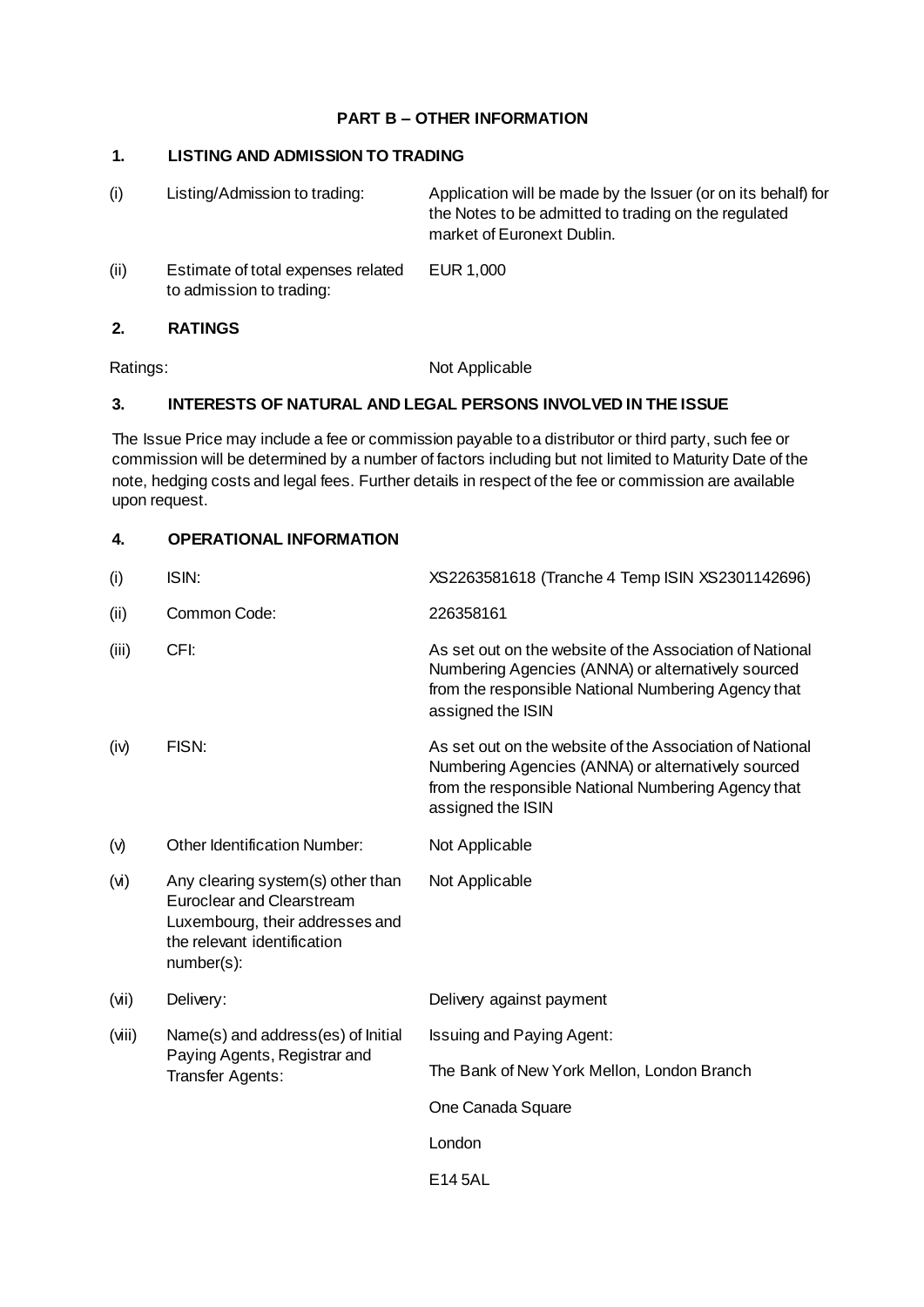### England

### Not Applicable

- (ix) Name(s) and addresses of additional Paying Agent(s), [Registrar and Transfer Agents] (if any):
- $(x)$  Intended to be held in a manner which would allow Eurosystem eligibility:

No. Whilst the designation is specified as "no" at the date of this Pricing Supplement, should the Eurosystem eligibility criteria be amended in the future such that the Notes are capable of meeting them the Notes may then be deposited with one of the ICSDs as common safekeeper. Note that this does not necessarily mean that the Notes will then be recognised as eligible collateral for Eurosystem monetary policy and intraday credit operations by the Eurosystem at any time during their life. Such recognition will depend upon the ECB being satisfied that Eurosystem eligibility criteria have been met.

## **5. DISTRIBUTION**

| (i)   | Method of distribution:                                    | Non-syndicated                                                   |
|-------|------------------------------------------------------------|------------------------------------------------------------------|
| (ii)  | If syndicated, names of Managers:                          | Not Applicable                                                   |
| (iii) | Stabilisation Manager(s) (if any):                         | Not Applicable                                                   |
| (iv)  | If non-syndicated, name of Dealer:                         | <b>RBC Europe Limited</b><br>100 Bishopsgate<br>London, EC2N 4AA |
| (v)   | U.S. Selling Restrictions:                                 | <b>TEFRA D rules apply</b>                                       |
| (v)   | Canadian Sales:                                            | <b>Canadian Sales Not Permitted</b>                              |
| (iiv) | <b>Additional Selling Restrictions:</b>                    | Not Applicable                                                   |
| (iii) | Prohibition of Sales to EEA and UK<br>Retail Investors:    | Applicable                                                       |
| (ix)  | Prohibition of Offer to Private<br>Clients in Switzerland: | Applicable                                                       |

### **6. HIRE ACT WITHHOLDING**

The Notes are not Specified Securities for purposes of Section 871(m) of the U.S. Internal Revenue Code of 1986.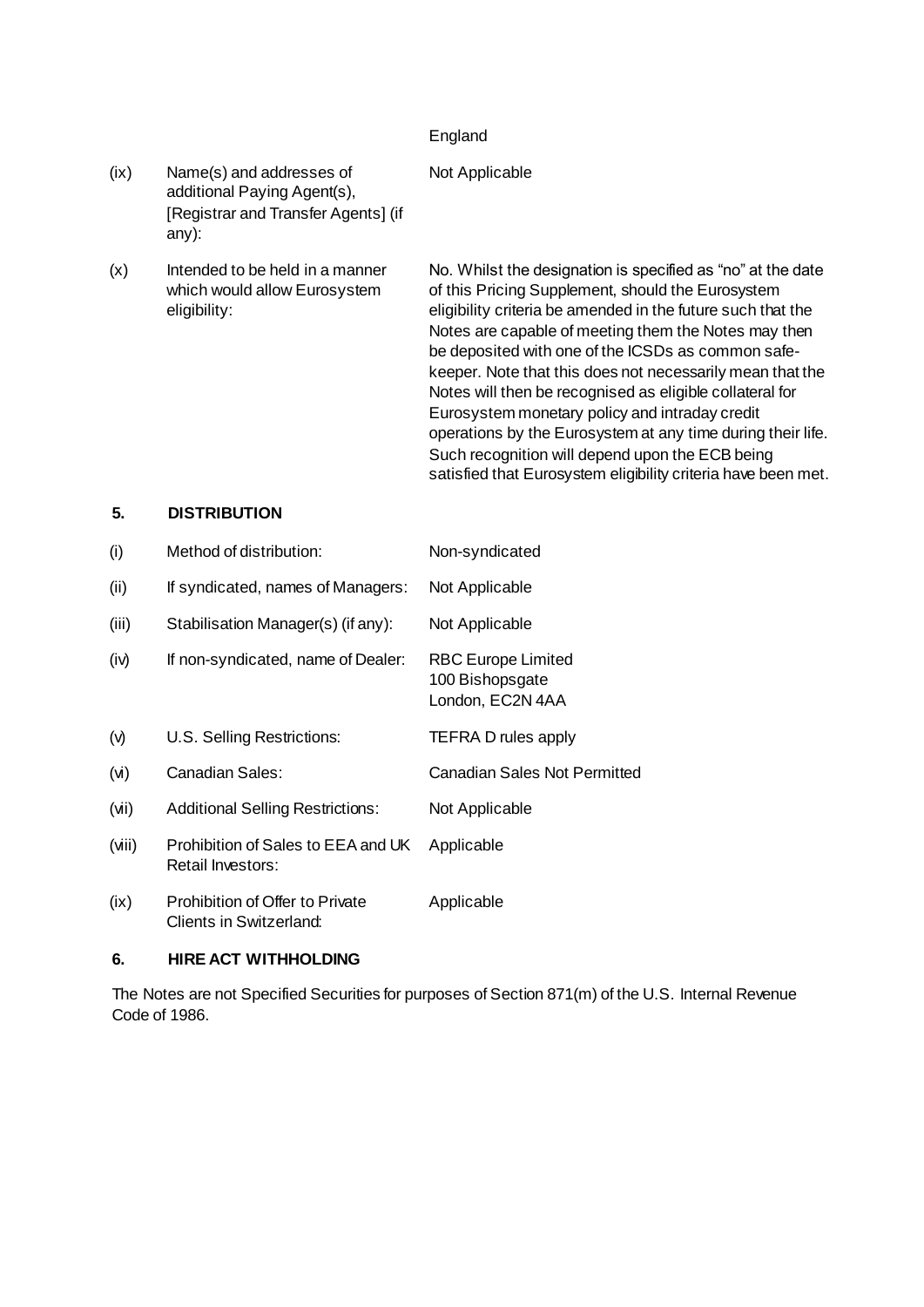#### **INTRODUCTION**

**This summary should be read as an introduction to the Base Prospectus and the Final Terms to which this is annexed. Any decision to invest in any Notes should be based on a consideration of the Base Prospectus as a whole, including any documents incorporated by reference and the Final Terms. An investor in the Notes could lose all or part of the invested capital. Where a claim relating to information contained in the Base Prospectus and the Final Terms is brought before a court, the plaintiff may, under national law where the claim is brought, be required to bear the costs of translating the Base Prospectus and the Final Terms before the legal proceedings are initiated. Civil liability attaches only to the Issuer solely on the basis of this summary, including any translation of it, but only where the summary is misleading, inaccurate or inconsistent when read together with the other parts of the Base Prospectus and the Final Terms or where it does not provide, when read together with the other parts of the Base Prospectus and the Final Terms, key information in order to aid investors when considering whether to invest in the Notes.**

#### **You are considering the purchase of a product that is not simple and may be difficult to understand.**

The Notes described in this Summary are EUR 30,456,000 (Tranche 4– EUR 214,000) "Quanto Barrier Phoenix" Fund Linked Interest and Fund Linked Redemption Notes Linked to VanEck Vectors Gold Miners ETF due December 2023 (the "Notes"), with International Securities Identification Number (ISIN) XS2263581618 (Tranche 4Temp ISIN XS2301142696), issued by Royal Bank of Canada (the "Issuer"), Royal Bank Plaza, 200 Bay Street, 8th Floor, South Tower, Toronto, Ontario, Canada M5J 2J5. The Issuer's Legal Entity Identifier (LEI) is ES7IP3U3RHIGC71XBU11.The Base Prospectus has been approved as a base prospectus by the Central Bank of Ireland, New Wapping Street, North Wall Quay, Dublin 1, DO1 F7X3 on July 17, 2020, 4 September 2020, 21 January 2021 and 16 March 2021.

#### **KEY INFORMATION ON THE ISSUER**

#### *Who is the Issuer of the securities?*

The Issuer is incorporated and domiciled in Canada and is a Schedule 1 bank under the *Bank Act* (Canada) which constitutes its charter. The Issuer's Legal Entity Identifier (LEI) is ES7IP3U3RHIGC71XBU11.

**Description of the Issuer**: Royal Bank of Canada and its subsidiaries are referred to as the "RBC Group". Royal Bank of Canada is a global financial institution with a purpose-driven, principles-led approach to delivering leading performance. RBC Group's success comes from the 84,000+ employees who bring RBC Group's vision, values and strategy to life so it can help its clients thrive and communities prosper. As Canada's biggest bank, and one of the largest banks in the world based on market capitalization, RBC Group has a diversified business model with a focus on innovation and providing exceptional experiences to more than 16 million clients in Canada, the United States and 34 other countries. Royal Bank of Canada is the ultimate parent company and main operating company of the RBC Group.

**Principal Activities of the Issuer:** The Issuer's business segments are Personal & Commercial Banking, Wealth Management, Insurance, Investor & Treasury Services and Capital Markets. Personal & Commercial Banking provides a broad suite of financial products and services in Canada, the Caribbean and the U.S. Wealth Management serves high net worth and ultra-high net worth clients from the Issuer's offices in key financial centres mainly in Canada, the U.S., the U.K., Europe and Asia. Wealth Management offers a comprehensive suite of investment, trust, banking, credit and other wealth management solutions. It also provides asset management products to institutional and individual clients through its distribution channels and third -party distributors. Insurance offers a wide range of life, health, home, auto, travel, wealth, annuities and reinsurance advice and solutions, as well as creditor and business insurance services to individual, business and group clients. Investor & Treasury Services acts as a specialist provider of asset services, and a provider of cash management, transaction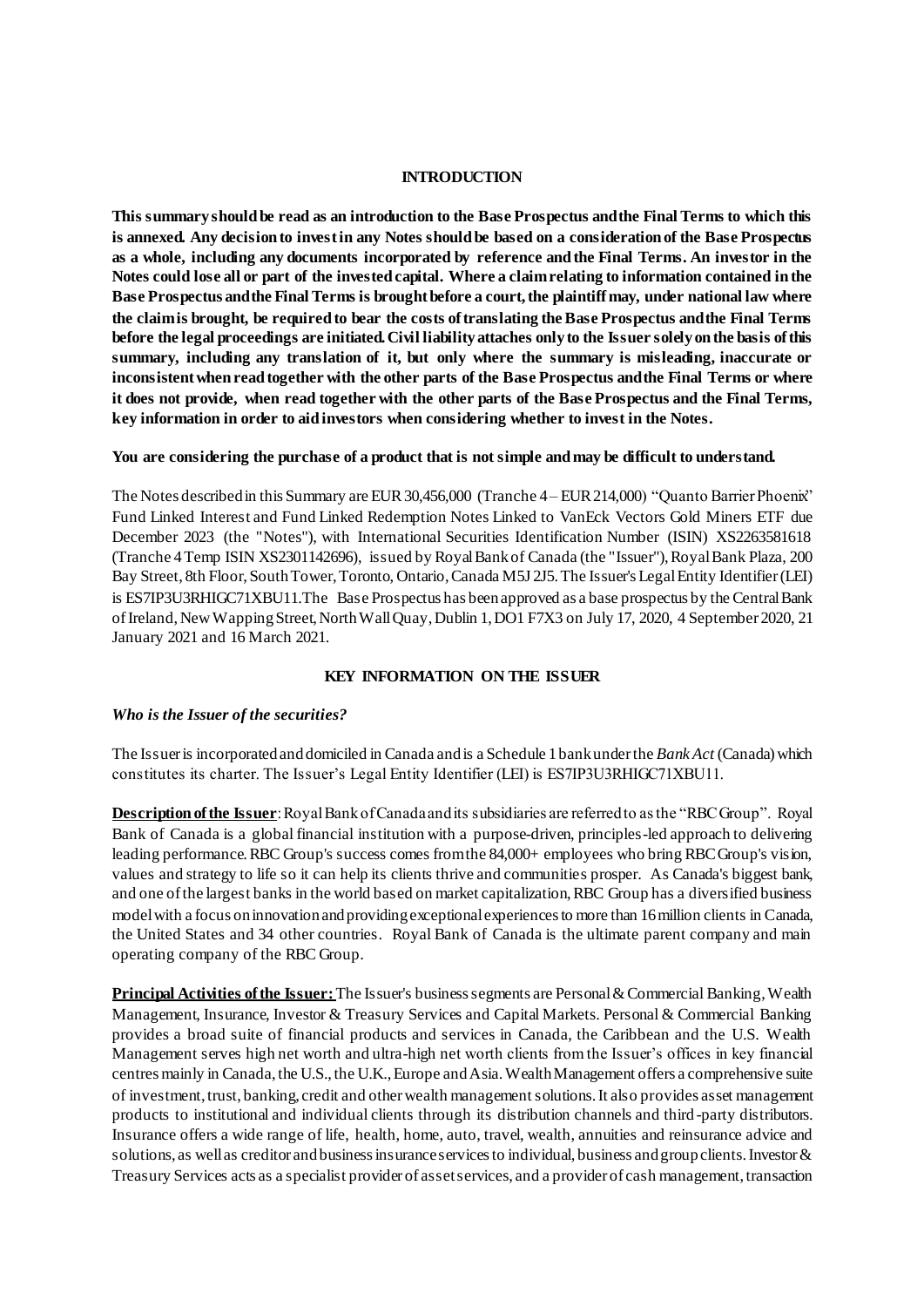banking, and treasury services to institutional clients worldwide. It also provides Canadian dollar cash management, correspondent banking and trade finance to financial institutions globally and short-term funding and liquidity management for the Issuer. Capital Markets provides expertise in banking, finance and capital markets to corporations, institutional investors, asset managers, governments and central banks around the world. It serves clients from 70 offices in 15 countries across North America, the U.K. and Europe, and Australia, Asia and other regions.

**Controlling Shareholders:** To the extent known to the Issuer, the Issuer is not directly or indirectly controlled by any person.

**Key managing directors**: Andrew A. Chisholm(Toronto, Ontario), Jacynthe Côté (Montreal, Québec), Toos N. Daruvala (New York, New York), David F. Denison (Toronto, Ontario), Alice D. Laberge (Vancouver, British Columbia), Michael H. McCain (Toronto, Ontario), David I. McKay (Toronto, Ontario), Dr. Heather Munroe-Blum (Montreal, Québec), Kathleen P. Taylor (Toronto, Ontario), Maryann Turcke (New York, New York), Bridget A. van Kralingen (New York, New York), Thierry Vandal (Mamaroneck, New York), Frank Vettese (Toronto, Ontario), Jeffery W. Yabuki (Fox Point, Wisconsin).

**Statutory Auditor**: PricewaterhouseCoopers LLP, PwC Tower, 18 York Street, Suite 2600, Toronto, Ontario, Canada M5J 0B2.

#### *What is the key financial information regarding the Issuer?*

|                                         | As at April 30,<br>2020 | As at October 31,<br>2019         | As at October 31, 2018 |
|-----------------------------------------|-------------------------|-----------------------------------|------------------------|
|                                         |                         | (in millions of Canadian dollars) |                        |
| Loans, net of allowance for loan losses | 673,448                 | 618,856                           | 576,818                |
| Total assets                            | 1,675,682               | 1,428,935                         | 1,334,734              |
| Deposits                                | 1,009,447               | 886,005                           | 836,197                |
| <b>Other liabilities</b>                | 569,678                 | 447,827                           | 408,083                |
| Subordinated debentures                 | 9,774                   | 9,815                             | 9,131                  |
| Non-Controlling interests               | 105                     | 102                               | 94                     |
| Equity attributable to shareholders     | 84.935                  | 83.523                            | 79.861                 |

### **Selected Consolidated Balance Sheet Information**

| <b>Consolidated and Condensed Consolidated Statement of Income</b><br>Information $2$ |                                       |                                                                                       |                                   |                                   |
|---------------------------------------------------------------------------------------|---------------------------------------|---------------------------------------------------------------------------------------|-----------------------------------|-----------------------------------|
|                                                                                       | Six-months<br>ended April<br>30, 2020 | Six-months<br>ended April<br>30, 2019 <sup>1</sup>                                    | Year ended<br>October 31,<br>2019 | Year ended<br>October 31,<br>2018 |
|                                                                                       |                                       | (in millions of Canadian dollars, except per share amounts and<br>percentage amounts) |                                   |                                   |
| Net interest income                                                                   | 10.686                                | 9.620                                                                                 | 19.749                            | 17,952                            |
| Non-interest income                                                                   | 12.483                                | 13,468                                                                                | 26.253                            | 24,624                            |
| Total revenue                                                                         | 23.169                                | 23,088                                                                                | 46,002                            | 42,576                            |
| Provision for credit losses<br>(PCL)                                                  | 3,249                                 | 940                                                                                   | 1.864                             | 1,307                             |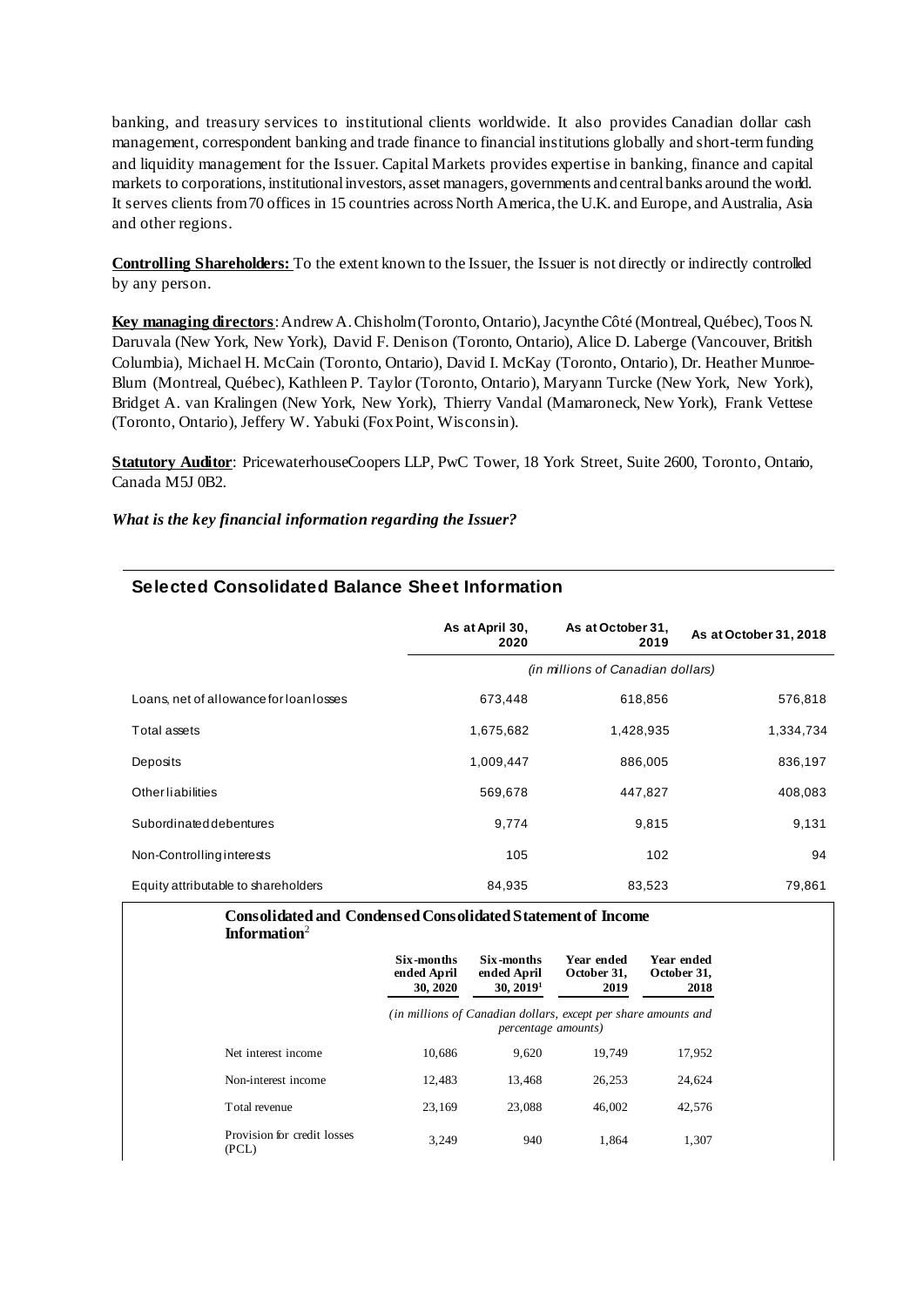| Insurance policyholder<br>benefits, claims and<br>acquisition expense | 1.437  | 2,385  | 4.085  | 2.676  |
|-----------------------------------------------------------------------|--------|--------|--------|--------|
| Non-interest expense                                                  | 12.320 | 11,828 | 24,139 | 22,833 |
| Net Income                                                            | 4.990  | 6.402  | 12,871 | 12,431 |
| Earnings per share                                                    |        |        |        |        |
| $-basic$                                                              | \$3.41 | \$4.36 | \$8.78 | \$8.39 |
| - diluted                                                             | \$3.40 | \$4.34 | \$8.75 | \$8.36 |
| Return on common equity<br>$(ROE)^{3, 4}$                             | 12.5%  | 17.1%  | 16.8%  | 17.6%  |

- 1. Commencing Q4 2019, the interest component and the accrued interest payable recorded on certain deposits carried at Fair Value Through Profit and Loss (FVTPL) previously presented in trading revenue and deposits, respectively, are presented in net interest income and other liabilities, respectively. Comparative amounts have been reclassified to conform with this presentation.
- 2. Effective November 1, 2019, the Issuer adopted IFRS 16 Leases. Results from periods prior to November 1, 2019 are reported in accordance with IAS 17 Leases. For further details on the impacts of the adoption of IFRS 16 including the description of accounting policies selected, refer to Note 2 of the Issuer's Second Quarter 2020 Unaudited Interim Condensed Consolidated Financial Statements.
- 3. This measure does not have a standardized meaning under generally accepted accounting principles (GAAP) and may not be comparable to similar measures disclosed by other financial institutions. For further details, refer to the Key performance and non-GAAP measures section of the 2019 MD&A in the 2019 Annual Report and the Key performance and non-GAAP measures section of the Second Quarter 2020 MD&A in the Second Quarter 2020 Report to Shareholders.
- 4. Average amounts are calculated using methods intended to approximate the average of the daily balances for the period. This includes average common equity used in the calculation of ROE. For further details, refer to the Key performance and non-GAAP measures section of the 2019 MD&A in the 2019 Annual Report and the Key performance and non-GAAP measures section of the Second Quarter 2020 MD&A in the Second Quarter 2020 Report to Shareholders.

The audit reports on historical financial information are not qualified.

#### *What are the key risks that are specific to the Issuer?*

**Information Technology and Cyber Risks:**Information technology (IT) and cyber risks remain as top risks, not only for the financial services sector, but for other industries worldwide. The Issuer is subject to heightened cybersecurity risks which include risks in the form of cyber-attacks, data breaches, cyber extortion and similar compromises, due to the size, scale and global nature of the Issuer's operations, its heavy reliance on the internet to conduct day-to-day business activities, its intricate technological infrastructure and the Issuer's use of third party service providers. Additionally, clients' use of personal devices can create further avenues for potential cyber-related incidents as the Issuer has little or no control over the safety of these devices. As the volume and sophistication of cyber-attacks continue to increase, the resulting implications could include business interruptions, service disruptions, financial loss, theft of intellectual property and confidential information, litigation, enhanced regulatory attention and penalties and reputational damage. Furthermore, the adoption of emerging technologies, such as cloud computing, artificial intelligence (AI) and robotics, calls for continued focus and investment to manage the Issuer's risks effectively and if not managed effectively may have an adverse effect on the Issuer's financial performance and condition. Resulting implications from the cybersecurity risks described above could include business interruptions, service disruptions, financial loss, theft of intellectual property and confidential information, litigation, enhanced regulatory attention and penalties and reputational damage.

**Privacy, Data management and Third Party Related Risks:** The management, use and protection of data is a top risk given the high value attributed to data and the potential exposure to operational risks, reputational risks and regulatory compliance risks. Ineffective or inconsistent data governance and management may compromise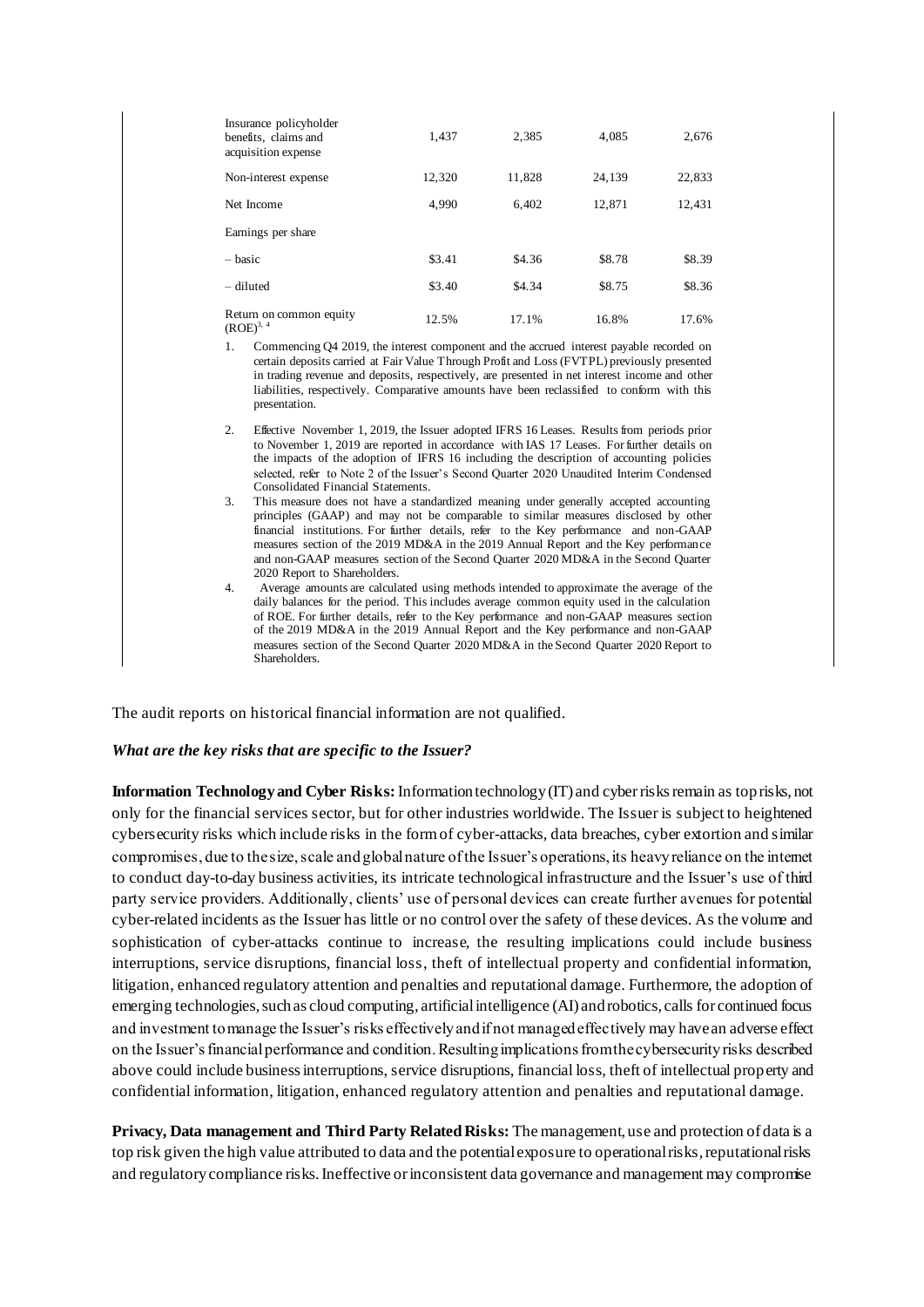the privacy and integrity of the data the Issuer manages which could have financial, reputational and regulatory compliance impacts for the Issuer. The use and management of data and the governance over data, are becoming increasingly important as the Issuer continues to invest in digital solutions, as well as expanding its business activities. The growing importance of effective privacy and information management practices and controls has been demonstrated by the pace and size of recent regulatory enforcement and regulatory developments relating to privacy, such as the General Data Protection Regulation by the European Union (the "EU") and the California Consumer Privacy Act ("CCPA"). Further, as the Issuer continues to partner with third party service providers and adopt new technologies and business models (e.g. cloud computing), the Issuer's potential exposure to these risks increases. Failure to effectively onboard and manage service providers may expose the Issuer to service disruption, financial loss and other risks that may negatively impact its financial performance and condition.

**Geopolitical and Global Uncertainty:** Significant uncertainty about the impacts of the COVID-19 pandemic, trade policy and geopolitical tensions continue to pose risks to the global economic outlook. In April 2020, the International Monetary Fund (the "IMF") projected global growth in calendar 2020 to fall to -3%; a baseline scenario which would mark the worst recession since the Great Depression and far worse than the global financial crisis of 2008. Uncertainty around the duration and intensity of the health and financial crisis could result in global GDP declining further if the pandemic does not recede this year and even if the pandemic does recede there could be longer-term effects on economic growth and commercial activity. Estimates around the expected recovery beyond this fiscal year are equally uncertain as the timelines for economic recovery are largely dependent on the duration of the pandemic, including the possibility of subsequent waves and the effectiveness of the fiscal and monetary policy measures introduced in response.

Trade policy also remains a source of uncertainty, as the Brexit transition period deadline of December 31, 2020 remains in place, despite delayed negotiations between the UK and the EU and requests from the IMF to extend the transition. In March 2020, Canada ratified the Canada-United States-Mexico Agreement reducing lingering uncertainty about trade within North America, but the post-pandemic future of global trade policy remains uncertain as countries may look to decrease reliance on the global supply chain. Finally, global financial markets remain vulnerable to geopolitical tensions, such as those between Russia and the Organization of the Petroleum Exporting Countries, which could result in increased market and commodity price volatility, and the uncertain future of the U.S.-China trade relationship. The Issuer's diversified business model, as well as its product and geographic diversification, continue to help mitigate the risks posed by global uncertainty. Nonetheless, global uncertainty and in particular its impact on the Canadian and US economies may still have an adverse impact on the Issuer's financial performance and condition.

**Regulatory Changes:** The Issuer operates in multiple jurisdictions, and the continued introduction of new or revised regulations leads to increasing focus across the organization on meeting higher regulatory requirements across a number of different markets. Financial and other reforms coming into effect, across multiple jurisdictions, such as the Canadian anti-money laundering regulations and interest rate benchmark reform, continue to provide challenges and impact the Issuer's operations and strategies and may negatively impact its financial performance and condition and prospects.

**Digital Disruption and Innovation:** Demographic trends, evolving client expectations, the increased power to analyse data and the emergence of disruptors are creating competitive pressures across a number of sectors. Established technology companies, newer competitors, and regulatory changes continue to foster new business models that could challenge traditional banks and financial products. In addition, these trends and developments are eliciting re-energized efforts from traditional competitors to meet the evolving needs of clients and compete with non-traditional competitors. Finally, the adoption of new technologies, such as AI and machine learning, presents opportunities for the Issuer, but could result in new and complex risks that would need to be managed effectively and if not managed properly may adversely impact its financial performance and condition.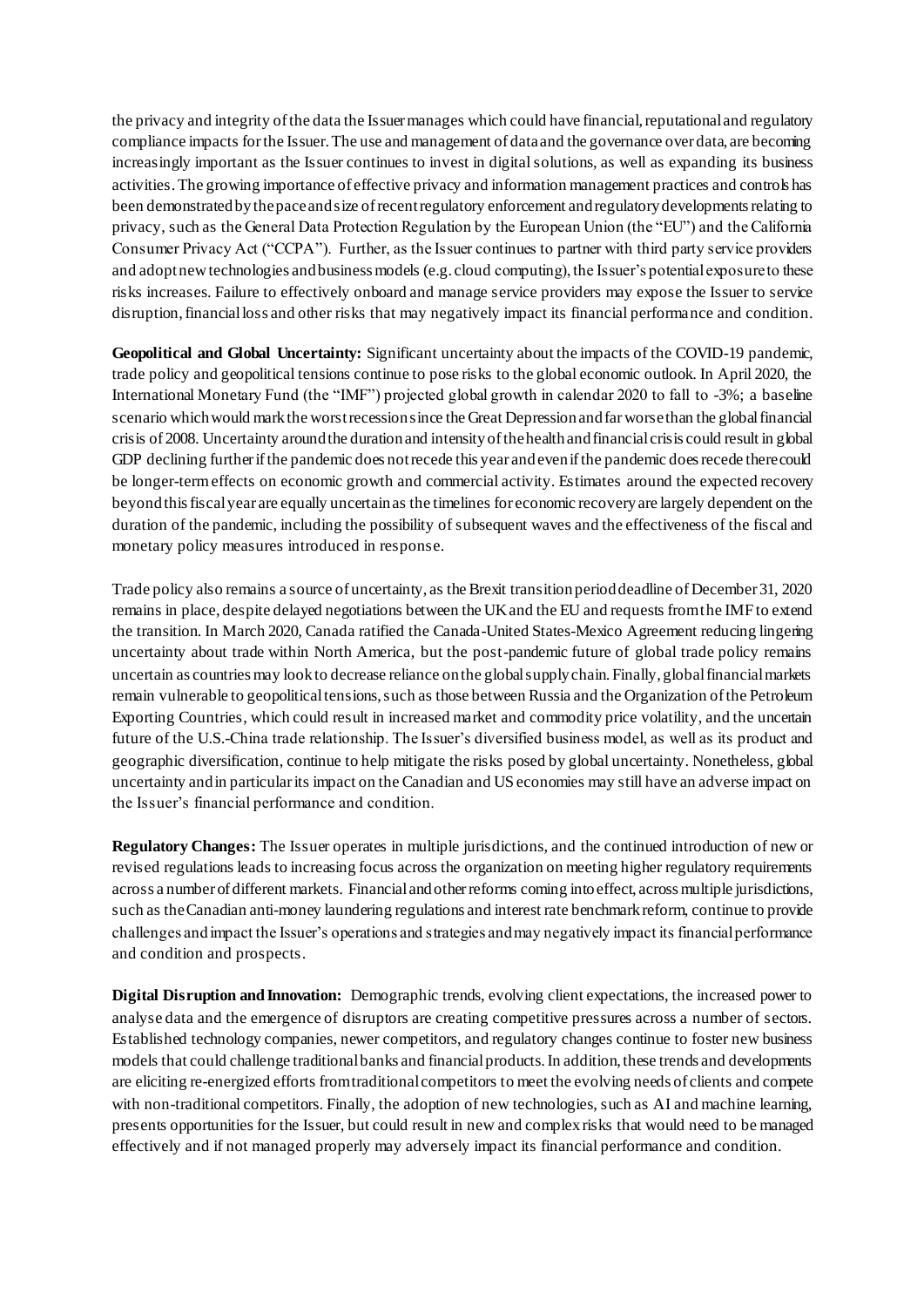### **KEY INFORMATION ON THE SECURITIES**

#### *What are the main features of the securities?*

The Notes are Index Linked Redemption and Index Linked Interest Notes due 30 November 2022, with International Securities Identification Number (ISIN) XS2263581618 (Tranche 4 Temp ISIN XS2301142696). The currency of this Series of Notes is Euro ("**€**").The Notes have a minimum Specified Denomination of EUR 1,000 with a minimum trading size of EUR 1,000.

*Transferability of the Notes:* There are no restrictions on the free transferability of the Notes.

*Status (Ranking):* The Notes constitute direct, unconditional, unsubordinated and unsecured obligations of the Issuer and rank *pari passu* without any preference among themselves and at least *pari passu*with all other present and future unsubordinated and unsecured obligations of the Issuer (including deposit liabilities), except as otherwise prescribed by law and subject to the exercise of bank resolution powers.

*Taxation:* All payments in respect of the Notes will be made free and clear of and without withholding or deduction for or on account of taxes, duties, assessments or governmental charges imposed by Canada, any province or territory or political subdivision thereof or any authority or agency therein or thereof having power to tax and the United Kingdom or any political subdivision thereof or any authority or agency therein or thereof having power to tax. In the event that any such withholding or deduction is made, the Issuer will, save in certain limited circumstances, be required to pay additional amounts to cover the amounts so withheld or deducted and the Issuer may redeem the Notes early in such circumstances.

*Negative pledge:* The terms of the Notes will not contain a negative pledge provision.

*Events of default:* The terms of the Notes provide for events of default which are limited to (a) non-payment of interest or principal, in each case for more than 30 business days from the relevant due date; and (b) certain bankruptcy or insolvency events occurring in respect of the Issuer.

*Meetings*: The terms of the Notes will contain provisions for calling meetings of holders of such Notes and passing written resolutions and obtaining electronic consents, in each case in relation to matters affecting their interests generally. These provisions permit defined majorities to bind all holders, including holders who did not attend and vote at the relevant meeting or by way of written resolution or electronically and holders who voted in a manner contrary to the majority.

*Governing law:* English law.

*Representative of holders:* Not applicable, no representative of the Holders of the Notes has been appointed by the Issuer.

### *Interest:*

Each Note pays the Interest Amount (if any) on each Interest Payment Date. The Interest Amount is:

- (a) If on any Observation Date, the Reference Price is equal to or greater than the Bonus Barrier Price, an amount (which may never be less than zero) calculated by the Calculation Agent equal to: EUR 1,000 x 1.70 per cent.; or
- (b) otherwise, zero.

"Bonus Barrier Price" means USD 20.574 "Observation Date" are as defined in the table below, subject to adjustment as provided herein.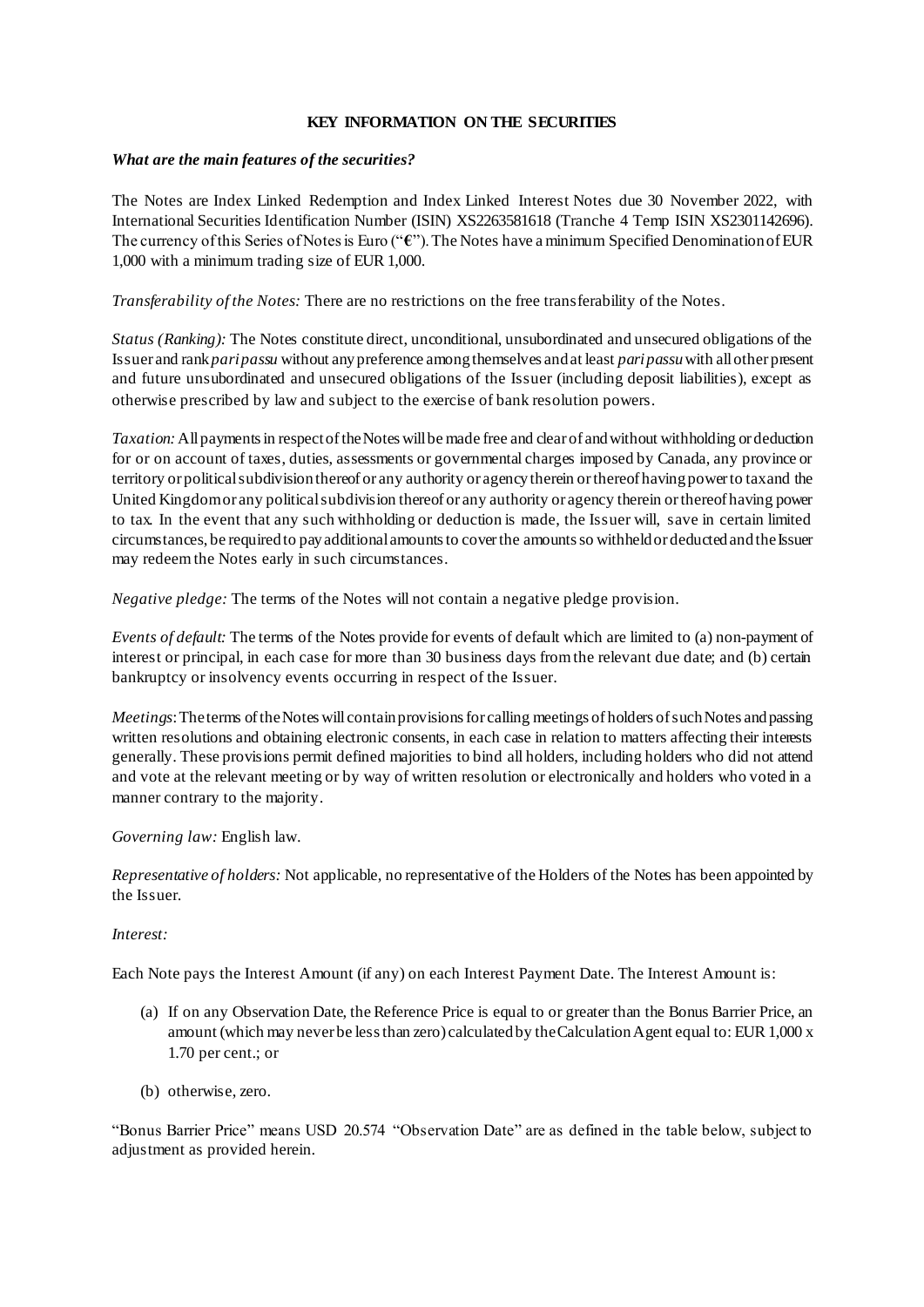"Reference Price" means the official closing price of the Reference Item quoted on the relevant Exchange (or if, in the opinion of the Calculation Agent, no such official closing price can be determined at such time and the relevant day is not a Disrupted Day, the Calculation Agent's good faith estimate of the price of the Reference Item as of the actual closing time of the Exchange on the relevant date), or as otherwise determined by the Calculation Agent pursuant to the Conditions.

| <b>Observation Date</b> | <b>Interest Payment Dates</b> |  |
|-------------------------|-------------------------------|--|
| 15 March 2021           | 22 March 2021                 |  |
| 14 June 2021            | 21 June 2021                  |  |
| 14 September 2021       | 21 September 2021             |  |
| 14 December 2021        | 21 December 2021              |  |
| 14 March 2022           | 21 March 2022                 |  |
| 14 June 2022            | 21 June 2022                  |  |
| 14 September 2022       | 21 September $2022$           |  |
| 14 December 2022        | 21 December 2022              |  |
| 14 March 2023           | 21 March 2023                 |  |
| 14 June 2023            | 21 June 2023                  |  |
| 14 September 2023       | 21 September 2023             |  |
| 14 December 2023        | 21 December 2023              |  |

"Reference Item" means VanEck Vectors Gold Miners ETF.

*Maturity:* Subject to any purchase and cancellation or early redemption, each Note will be redeemed on 21 December 2023 at the Final Redemption Amount set out below.

*Final Redemption Amount*: The Final Redemption Amount is:

- (a) if a Capital Barrier Event has occurred on the Valuation Date, an amount (which may never be less than zero) calculated by the Calculation Agent equal to: EUR 1,000 x (the closing price of the Reference Item on the Valuation Date / 34.29); or
- (b) otherwise, par.

"Capital Barrier Event" means the closing price of the Reference Item is less than USD 20.574.

"Valuation Date" means 14 December 2023, subject to adjustment as provided herein.

*Early Redemption:* The Notes may be redeemed early fortaxation reasons, illegality, or event of default, or on the occurrence of certain events ("**Benchmark Events**") relating to the Reference Item or the administrator or sponsor (including without limitation material change; cancellation; prohibition of use; non-representativeness; or rejection, suspension or withdrawal of authorisation or registration) at the fair value of the Notes as determined by the Calculation Agent.

*Trigger Early Redemption Event*: If on any Barrier Observation Date the closing price of the Reference Item is equal to or greater than USD 34.29, the Notes will be redeemed early on the next occurring Interest Payment Date at par.

| <b>Barrier Observation Date</b> |  |
|---------------------------------|--|
| 14 June 2021                    |  |
| 14 September 2021               |  |
| 14 December 2021                |  |
| 14 March 2022                   |  |
| 14 June 2022                    |  |
| 14 September 2022               |  |
| 14 December 2022                |  |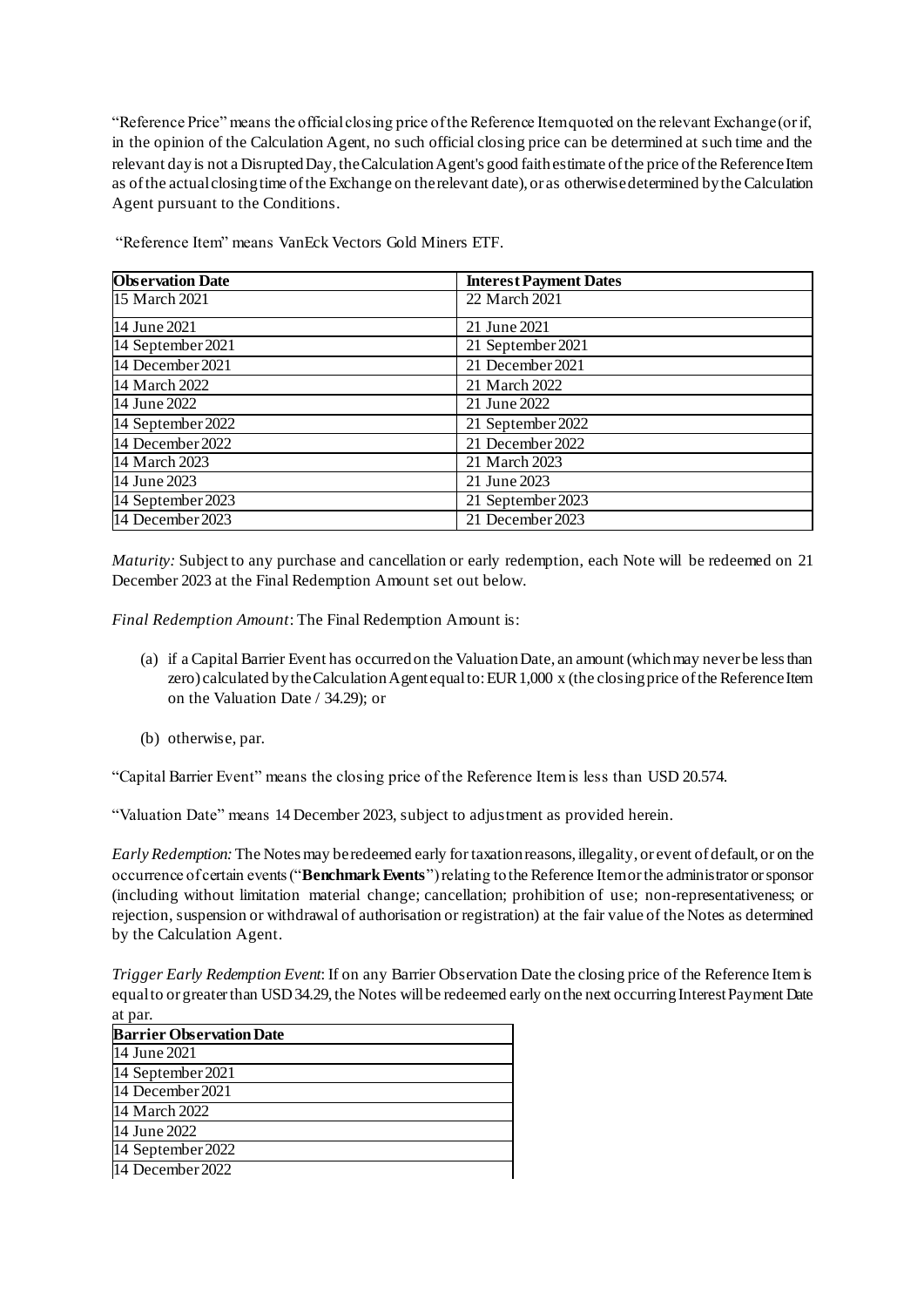| 14 March 2023     |
|-------------------|
| 14 June 2023      |
| 14 September 2023 |
| 14 December 2023  |

*Adjustments:*The terms of the Notes may be subject to adjustment as provided therein to take into account events in relation to the Reference Item or the Notes or the occurrence of a Benchmark Event.

### *Where will the securities be traded?*

Application is expected to be made by the Issuer (or on its behalf) for the Notes to be admitted to trading on the regulated market of the Irish Stock Exchange plc trading as Euronext Dublin.

### *What are the key risks that are specific to the securities?*

Risks associated with the Notes include the following:

*Modification and waivers:* holders of the Notes are exposed to the risk that their rights in respect of the Notes are varied against their will, which may result in an investment in any Notes becoming less advantageous to a particular holder depending on individual circumstances.

*Secondary market:* an active secondary market in respect ofthe Notes may never be established or may be illiquid and this would adversely affect the value at which an investor could sell its Notes.

*Exchange rate risk:* if an investor holds Notes which are not denominated in the investor's home currency, the investor will be exposed to movements in exchange rate adversely affecting the value of the holding of Notes. Also the imposition of exchange controls or certain other specified events in relation to the Notes could result in an investor not receiving payment on the Notes.

*Credit ratings:* Credit ratings assigned to the Issuer or the Notes might not reflect all the risks associated with an investment in the Notes.

*Risks relating to Reference Item Linked Notes:* an investor's return (if any) will depend upon the performance of the Reference Item. An investment in the Notes entails significant risks that are not associated with similar investments in conventional debt or equity securities and in some circumstances the amount of interest payable on the Notes on an interest payment date may be zero and/or the value of the Notes and/or the amount paid at maturity may be less than the purchase price amount of the Notes and may be zero in which case an investor may lose some or all of the amount it invested in the Notes.

*The Notes do not benefit from a protection amount:* on the maturity date the amount payable in respect of the Notes may be less than the initial investment amount and purchasers of the Notes are exposed to full loss of their investment due to the lack of protection amount.

*Cap on return:* the maximum possible return on the Notes will be limited to principal amount of the Notes and the return will not increase even if the Reference Item outperforms the stated maximum return.

*Market disruptions:* the Calculation Agent may determine that a market disruption event or other adjustment event has occurred which may have an adverse effect on the value of or payment received with respect to the Notes and/or may delay applicable payments or settlement.

*Risks relating to Index Linked Notes:* the value of the Reference Item on any day will reflect the value of its constituents on such day. Changes in the composition of the Reference Item and factors which either affect or may affect the value of the constituents, will affect the value of the Reference Item and therefore may adversely affect the return on an investment in the Index Linked Notes.